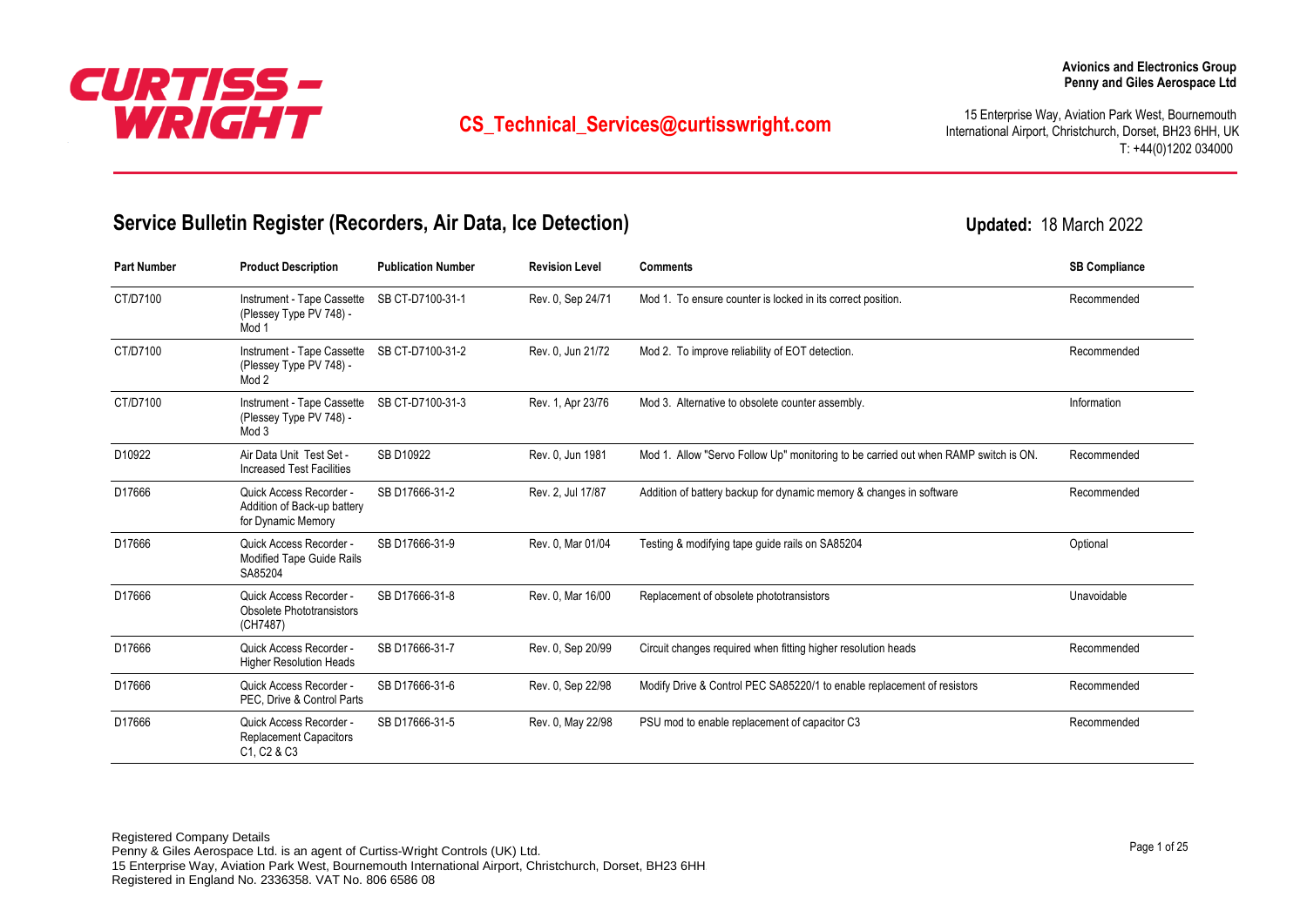

# <sup>15</sup> Enterprise Way, Aviation Park West, Bournemouth **CS**<br> **15 Enterprise Way, Aviation Park West, Bournemouth CS**<br> **16 COS** Technical Services@curtisswright.com

International Airport, Christchurch, Dorset, BH23 6HH, UK T: +44(0)1202 034000

**Updated:** 18 March 2022

## **Service Bulletin Register (Recorders, Air Data, Ice Detection)**

| <b>Part Number</b> | <b>Product Description</b>                                                                                   | <b>Publication Number</b> | <b>Revision Level</b> | <b>Comments</b>                                                                 | <b>SB Compliance</b> |
|--------------------|--------------------------------------------------------------------------------------------------------------|---------------------------|-----------------------|---------------------------------------------------------------------------------|----------------------|
| D17666             | Quick Access Recorder -<br>Replacing a NMOS DMA<br>Device with a CMOS DMA<br>Device (CPU PCB)                | SB D17666-31-3            | Rev. 1, Feb 23/93     | Reduce system clock rise/fall time when replacing NMOS DMA device with CMOS DMA | Optional             |
| D17666             | Quick Access Recorder -<br>Removal of Software Eject<br>Facility                                             | SB D17666-31-1            | Rev. 0. Feb 25/83     | Removal of software eject facility                                              | Recommended          |
| D17666             | Quick Access Recorder -<br>Tape Holes                                                                        | SB D17666-31-4            | Rev. 0, Sep 12/95     | Extend tape drive delay                                                         | Optional             |
| D3430/4            | Acceleration Transducer -<br><b>Calibration Check</b>                                                        | SB D3430/4                | Rev. 0, Mar 24/71     | Information re transducer calibration period.                                   | Recommended          |
| D3430/4            | Accelerometer -<br>Operational improvements                                                                  | SB D3430/4 (SADAS 32)     | Rev. 0, Jul 24/72     | Improvement to standard of output signal from transducer.                       | Recommended          |
| D3430/4            | Acceleration Transducer<br>Output Signal                                                                     | SB SADAS 32               | Rev. 0, Jul 24/72     | Improve output signal from transducer.                                          | Recommended          |
| D4524/2            | Accelerometer -<br>Operational improvements                                                                  | SB D4524-31-2             | Rev. 0, Oct 31/73     | Mod 02. Improvement to standard of output signal from transducer.               | Optional             |
| D4524/2            | Acceleration Transducer -<br>Operational improvements                                                        | SB 4524 (SADAS 33)        | Rev. 0, Jul 24/72     | Improve standard of output signal                                               | Recommended          |
| D4525/2            | <b>Acceleration Transducer</b>                                                                               | SB D4525-31-1             | Rev. 0, Dec 29/72     | Information re transducer calibration period.                                   | Recommended          |
| D50046             | Quick Access Recorder -<br>Replacing a NMOS DMA<br>Device with a CMOS DMA<br>Device (CPU PCB)                | SB D50046-31-2            | Rev. 0, Oct 04/95     | Reduce system clock rise/fall time when replacing NMOS DMA device with CMOS DMA | Optional             |
| D50046             | Quick Access Recorder -<br><b>Replacement Capacitors</b><br>C <sub>1</sub> , C <sub>2</sub> & C <sub>3</sub> | SB D50046-31-3            | Rev. 0, Jul 03/98     | PSU mod to enable replacement of capacitor C3                                   | Recommended          |
| D50046             | Quick Access Recorder -<br><b>Higher Resloution Heads</b>                                                    | SB D50046-31-4            | Rev. 0, Sep 20/99     | Circuit changes required when fitting higher resolution heads                   | Recommended          |

Registered Company Details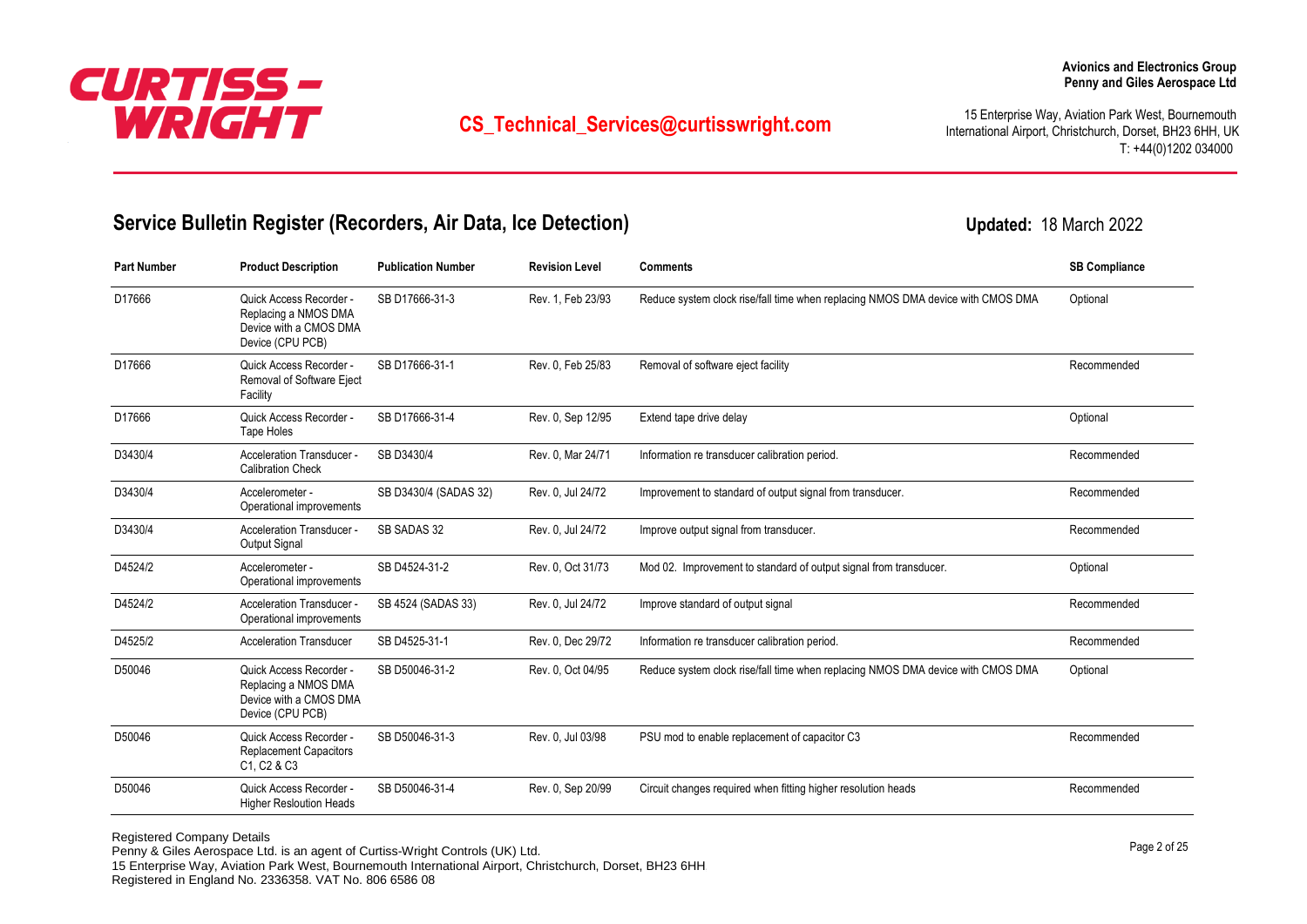

<sup>15</sup> Enterprise Way, Aviation Park West, Bournemouth **CS**<br> **15 Enterprise Way, Aviation Park West, Bournemouth CS**<br> **16 COS** Technical Services@curtisswright.com International Airport, Christchurch, Dorset, BH23 6HH, UK T: +44(0)1202 034000

### **Service Bulletin Register (Recorders, Air Data, Ice Detection)**

**Updated:** 18 March 2022

| <b>Part Number</b> | <b>Product Description</b>                                                                    | <b>Publication Number</b> | <b>Revision Level</b> | <b>Comments</b>                                                                   | <b>SB Compliance</b> |
|--------------------|-----------------------------------------------------------------------------------------------|---------------------------|-----------------------|-----------------------------------------------------------------------------------|----------------------|
| D50046             | Quick Access Recorder -<br><b>Tape Holes</b>                                                  | SB D50046-31-1            | Rev. 0, Sep 13/95     | Extend tape drive delay                                                           | Optional             |
| D50759             | Quick Access Recorder -<br><b>Higher Resloution Heads</b>                                     | SB D50759-31-9            | Rev. 0, Sep 20/99     | Circuit changes required when fitting higher resolution heads                     | Recommended          |
| D50759             | Quick Access Recorder -<br>Correction of Tape Low<br>Signal                                   | SB D50759-31-1            | Rev. 0. Jun 27/86     | Mod 1. Correction of Tape Low signal                                              | Recommended          |
| D50759             | Quick Access Recorder -<br>Operating Software - Mod 2                                         | SB D50759-31-2            | Rev. 0. Mar 16/92     | Software issue D. Improvement to operating software.                              | Optional             |
| D50759             | Quick Access Recorder -<br>Replacing a NMOS DMA<br>Device with a CMOS DMA<br>Device (CPU PCB) | SB D50759-31-3            | Rev. 1. Feb 23/93     | Reduce system clock rise/fall time when replacing NMOS DMA device with CMOS DMA   | Optional             |
| D50759             | Quick Access Recorder -<br>Harvard Biphase Noise<br>Rejection                                 | SB D50759-31-4            | Rev. 0, May 24/93     | Harvard Biphase line noise rejection                                              | Optional             |
| D50759             | Quick Access Recorder -<br><b>Tape Holes</b>                                                  | SB D50759-31-5            | Rev. 0, Sep 13/95     | Extend tape drive delay                                                           | Optional             |
| D50759             | Quick Access Recorder -<br>RS422 Interface Devices                                            | SB D50759-31-6            | Rev. 0, Sep 27/95     | Improved transient protection for RS422 interface ICs                             | Optional             |
| D50759             | Quick Access Recorder -<br>PEC, Drive & Control Parts                                         | SB D50759-31-8            | Rev. 0, Sep 22/98     | Modify Drive & Control PEC SA85220/1 to enable replacement of resistors           | Recommended          |
| D50759             | Quick Access Recorder -<br><b>Replacement Capacitors</b><br>C1, C2 & C3                       | SB D50759-31-7            | Rev. 0, Jul 03/98     | PSU mod to enable replacement of capacitor C3                                     | Recommended          |
| D50761             | Quick Access Recorder -<br>RS422 Interface Devices                                            | SB D50761-31-7            | Rev. 0, Sep 27/95     | Improved transient protection for RS422 interface ICs                             | Optional             |
| D50761             | Quick Access Recorder -<br>PEC, Drive & Control Parts                                         | SB D50761-31-9            | Rev. 0, Sep 22/98     | Mod Drive & Control PEC SA85220/2 or SA85220/3 to enable replacement of resistors | Recommended          |

**Avionics and Electronics Group**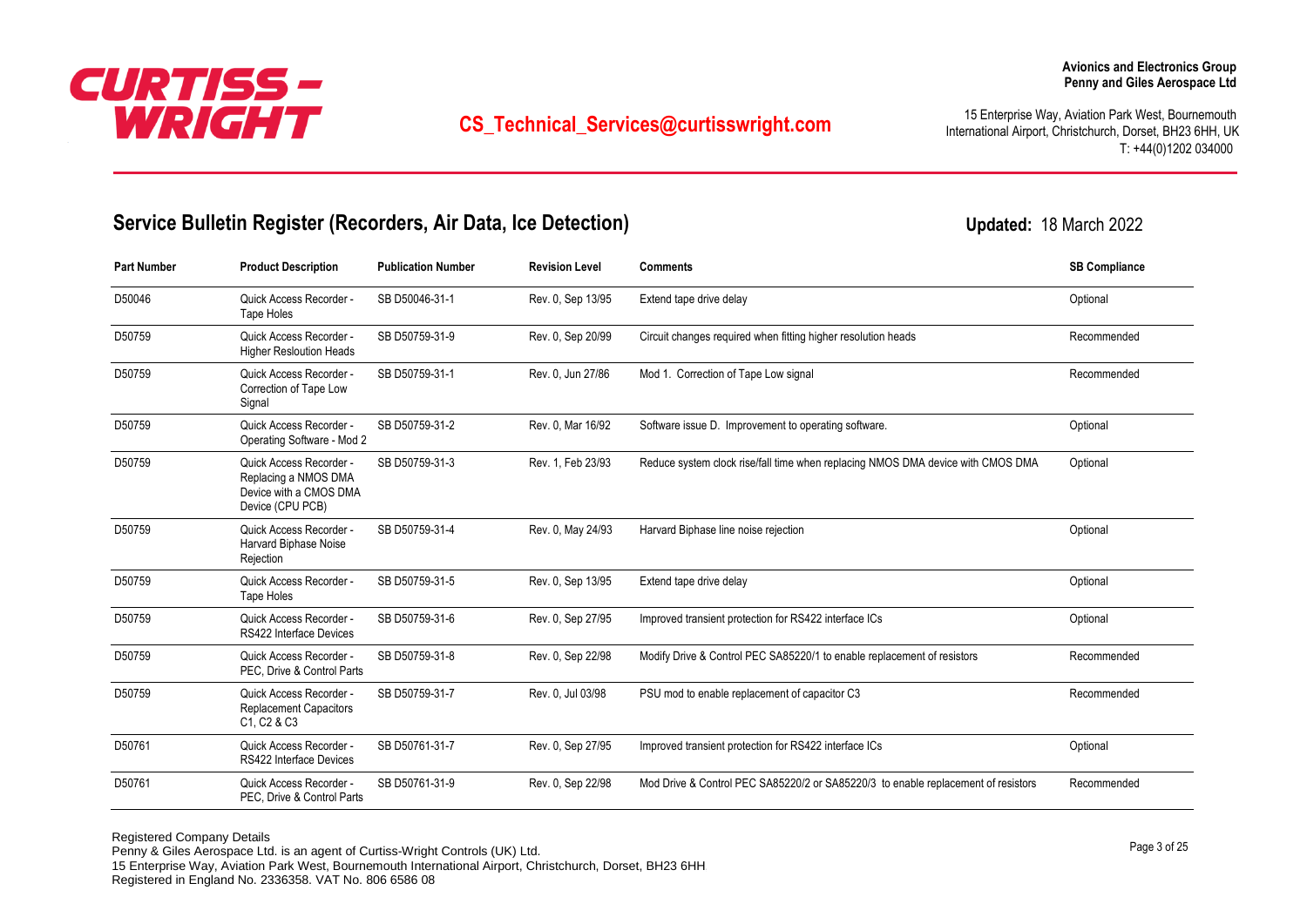

International Airport, Christchurch, Dorset, BH23 6HH, UK T: +44(0)1202 034000

**Updated:** 18 March 2022

### **Service Bulletin Register (Recorders, Air Data, Ice Detection)**

**Part Number Product Description Publication Number Revision Level Comments SB Compliance** Quick Access Recorder - SB D50761-31-8 Rev. 0, Jul 03/98 Replacement Capacitors C1, C2 & C3 D50761 **PSU Mode to Enable 2018** PSU mod to enable replacement of capacitor C3 **PSU mod to enable replacement of capacitor C3** Recommended Quick Access Recorder - SB D50761-31-4 Rev. 0, May 24/93 Harvard Biphase Noise Rejection D50761 **Canada Access Recorder -** SB D50761-31-4 Rev. 0, May 24/93 Harvard Biphase line noise rejection **Depart of Conservant Continues** Optional Quick Access Recorder - SB D50761-31-6 Rev. 0, Sep 13/95 Tape Holes D50761 **Extend tape of the Contract Contract Contract Contract Contract Contract Contract Contract Contract Contract Contract Control Optional Control Control Control Rev. 0, Sep 13/95 Extend tape drive delay contract Cont** Quick Access Recorder - SB D50761-31-5 Rev. 0, May 27/93 Operating Software D50761 **Improvement to operating software.** Identified as software letter D. Coptional Coptional Coptional Coptional Quick Access Recorder - SB D50761-31-2 Rev. 3, Feb 23/93 Permit to use 600ft Tape D50761 **D50761** Quick Access Recorder - SB D50761-31-2 Rev. 3. Feb 23/93 Upgrade to type D50761-1-01 Dearly and the D50761-1-01 Quick Access Recorder - SB D50761-31-11 Rev. 0, Mar 01/04 Modified Tape Guide Rails SA85204 D50761 **D50761** Quick Access Recorder - SB D50761-31-11 Rev. 0, Mar 01/04 Testing & modifying tape guide rails on SA85204 Quick Access Recorder - SB D50761-31-10 Rev. 0, Sep 20/99 Higher Resloution Heads D50761 Cuick Access Recorder - SB D50761-31-10 Rev. 0. Sep 20/99 Circuit changes required when fitting higher resolution heads Recommended Quick Access Recorder - SB D50761-31-1 Rev. 0, Jun 27/86 Correction of Tape Low **Signal** D50761 Cuick Access Recorder - SB D50761-31-1 Rev. 0. Jun 27/86 Mod 1. Correction of Tape Low signal Recordent Recommended Quick Access Recorder - SB D50761-31-3 Rev. 1, Feb 23/93 Replacing a NMOS DMA Device with a CMOS DMA Device (CPU PCB) D50761 D50761 Reduce system clock rise/fall time when replacing NMOS DMA device with CMOS DMA Optional Optional Quick Access Recorder - SB D50761-1-01-31-1 Rev. 1, Jul 01/91 Operating Software D50761-1-01 Quick Access Recorder - SB D50761-1-01-31-1 Rev. 1, Jul 01/91 Improvement to operating software. Upgrade to software issue B105884. On Repair Quick Access Recorder - SB D50761-1-01-31-8 Rev. 0, Sep 22/98 PEC, Drive & Control Parts D50761-1-01 Quick Access Recorder - SB D50761-1-01-31-8 Rev. 0, Sep 22/98 Modify Drive & Control PEC SA85220/2 to enable replacement of resistors Recommended Quick Access Recorder - SB D50761-1-01-31-9 Rev. 0, Sep 20/99 Higher Resloution Heads D50761-1-01 Quick Access Recorder - SB D50761-1-01-31-9 Rev. 0, Sep 20/99 Circuit changes required when fitting higher resolution heads Recommended

Registered Company Details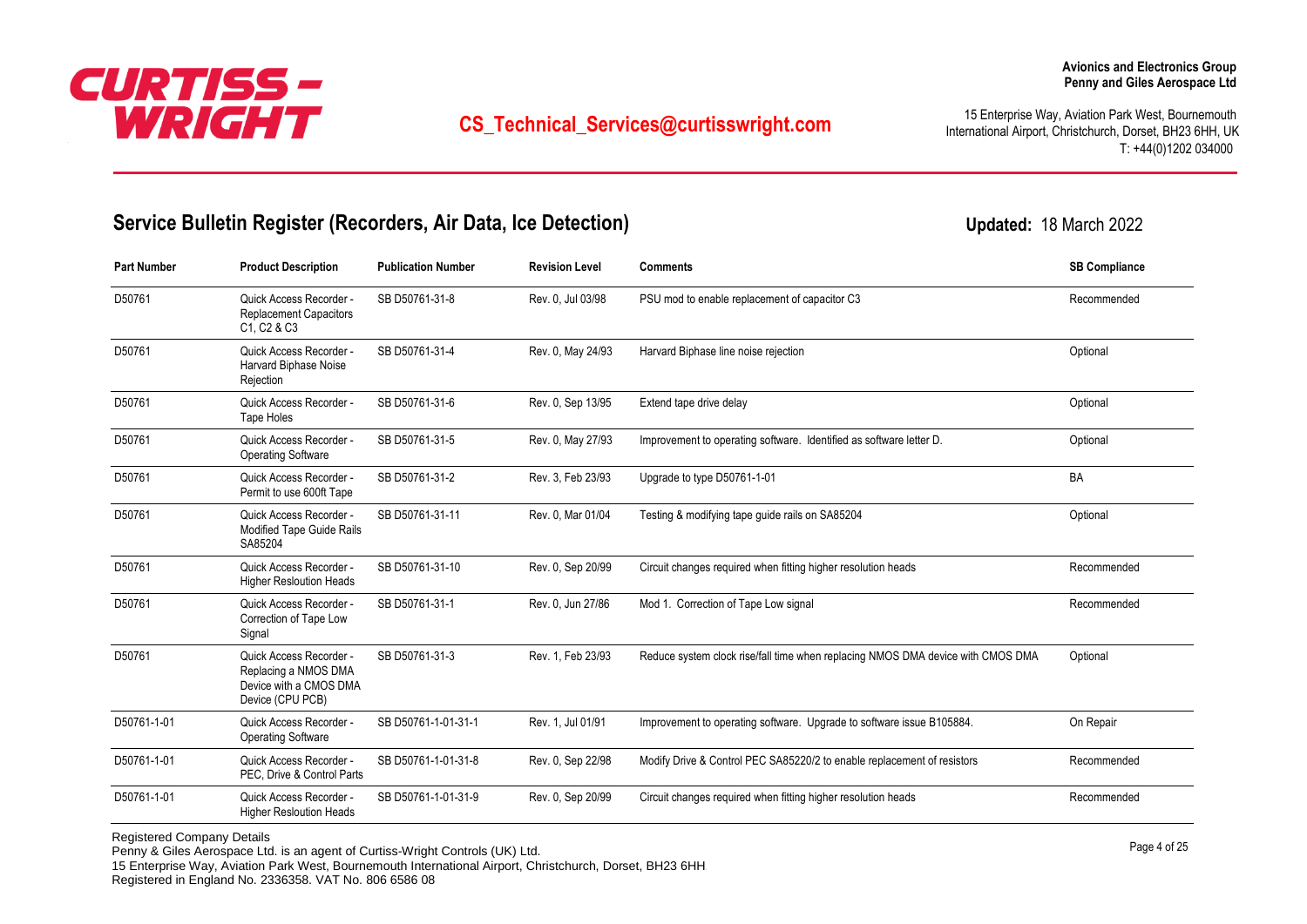

# <sup>15</sup> Enterprise Way, Aviation Park West, Bournemouth **CS**<br> **15 Enterprise Way, Aviation Park West, Bournemouth CS**<br> **16 COS** Technical Services@curtisswright.com

International Airport, Christchurch, Dorset, BH23 6HH, UK T: +44(0)1202 034000

## **Service Bulletin Register (Recorders, Air Data, Ice Detection)**

**Updated:** 18 March 2022

| <b>Part Number</b> | <b>Product Description</b>                                                                    | <b>Publication Number</b> | <b>Revision Level</b> | <b>Comments</b>                                                                 | <b>SB Compliance</b> |
|--------------------|-----------------------------------------------------------------------------------------------|---------------------------|-----------------------|---------------------------------------------------------------------------------|----------------------|
| D50761-1-01        | Quick Access Recorder -<br><b>Obsolete Phototransistors</b><br>(CH7487)                       | SB D50761-1-01-31-10      | Rev. 0, Jun 26/00     | Replacement of obsolete phototransistors                                        | Unavoidable          |
| D50761-1-01        | Quick Access Recorder -<br><b>Operating Software</b>                                          | SB D50761-1-01-31-2       | Rev. 0, Jul 02/92     | Improvement to operating software, identified as 105884 C.                      | Optional             |
| D50761-1-01        | Quick Access Recorder -<br>Replacing a NMOS DMA<br>Device with a CMOS DMA<br>Device (CPU PCB) | SB D50761-1-01-31-3       | Rev. 1, Feb 23/93     | Reduce system clock rise/fall time when replacing NMOS DMA device with CMOS DMA | Optional             |
| D50761-1-01        | Quick Access Recorder -<br>Harvard Biphase Noise<br>Rejection                                 | SB D50761-1-01-31-4       | Rev. 0, May 24/93     | Harvard Biphase line noise rejection                                            | Optional             |
| D50761-1-01        | Quick Access Recorder -<br><b>RS422 Interface Devices</b>                                     | SB D50761-1-01-31-5       | Rev. 0, Sep 15/95     | Improved transient protection for RS422 interface ICs                           | Optional             |
| D50761-1-01        | Quick Access Recorder -<br>Tape Holes                                                         | SB D50761-1-01-31-6       | Rev. 0, Sep 12/95     | Extend tape drive delay                                                         | Optional             |
| D50761-1-01        | Quick Access Recorder -<br><b>Replacement Capacitors</b><br>C1, C2 & C3                       | SB D50761-1-01-31-7       | Rev. 0. Jul 03/98     | PSU mod to enable replacement of capacitor C3                                   | Recommended          |
| D50766             | Quick Access Recorder -<br><b>Replacement Capacitors</b><br>C1, C2 & C3                       | SB D50766-31-5            | Rev. 0, Jul 03/98     | PSU mod to enable replacement of capacitor C3                                   | Recommended          |
| D50766             | Quick Access Recorder -<br><b>RS422 Interface Devices</b>                                     | SB D50766-31-4            | Rev. 0, Sep 15/95     | Improved transient protection for RS422 interface ICs                           | Optional             |
| D50766             | Quick Access Recorder -<br>Replacing a NMOS DMA<br>Device with a CMOS DMA<br>Device (CPU PCB) | SB D50766-31-1            | Rev. 1, Feb 23/93     | Reduce system clock rise/fall time when replacing NMOS DMA device with CMOS DMA | Optional             |
| D50766             | Quick Access Recorder -<br><b>Higher Resloution Heads</b>                                     | SB D50766-31-7            | Rev. 0, Sep 20/99     | Circuit changes required when fitting higher resolution heads                   | Recommended          |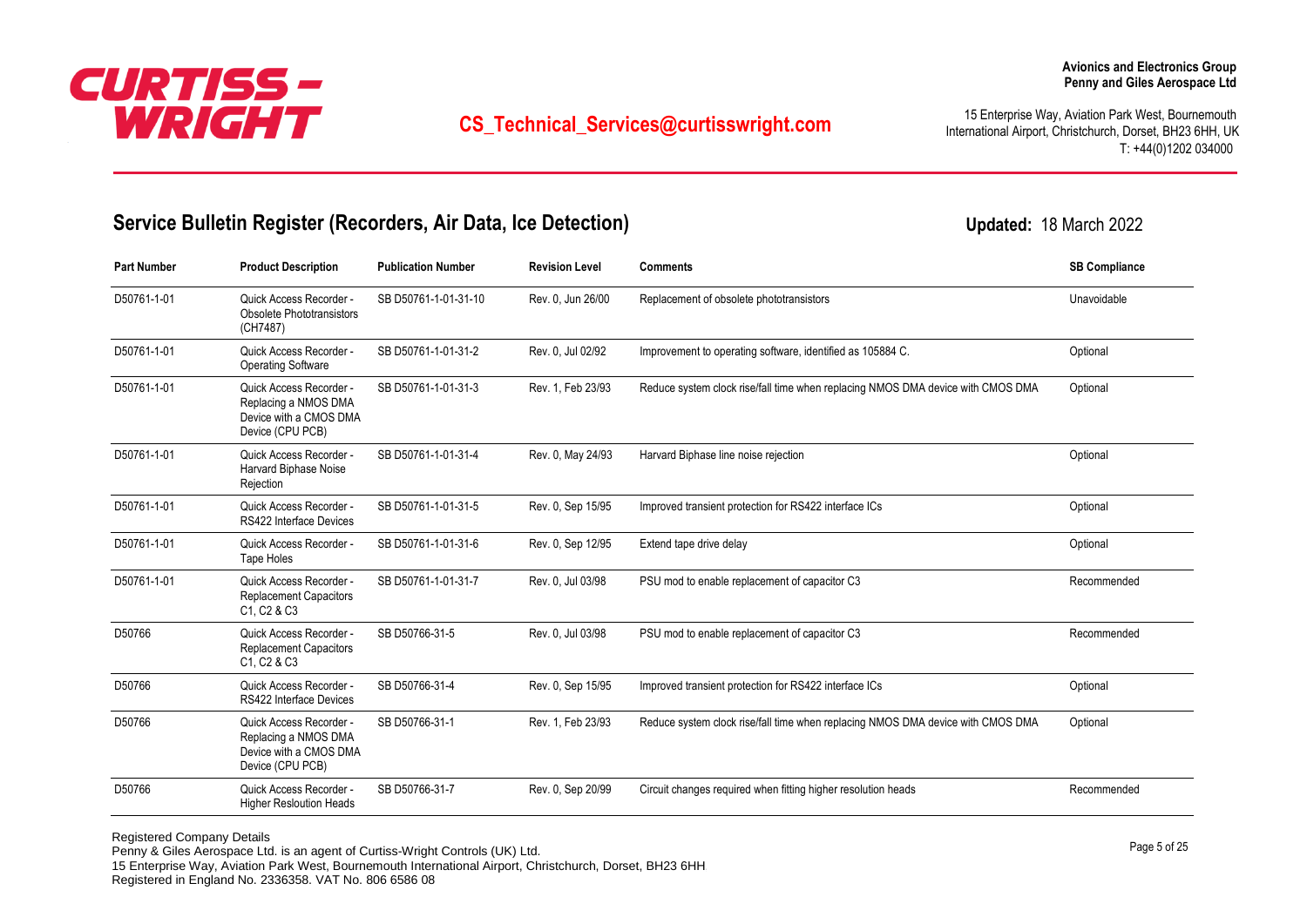

## <sup>15</sup> Enterprise Way, Aviation Park West, Bournemouth **CS**<br>Interprise Way, Aviation Park West, Bournemouth Correct Buy and Like

International Airport, Christchurch, Dorset, BH23 6HH, UK T: +44(0)1202 034000

**Updated:** 18 March 2022

## **Service Bulletin Register (Recorders, Air Data, Ice Detection)**

**Part Number Product Description Publication Number Revision Level Comments SB Compliance** Quick Access Recorder - SB D50766-31-6 Rev. 0, Sep 22/98 PEC, Drive & Control Parts D50766 **Mode Control PEC SA852201** Mod Drive & Control PEC SA85220/3 to enable replacement of resistors Recommended Quick Access Recorder - SB D50766-31-2 Rev. 0, May 24/93 Harvard Biphase Noise Rejection D50766 **Case Concept Concept Concept Concept Concept Concept Concept Concept Concept Concept Concept Concept Concept Concept Concept Concept Concept Concept Concept Concept Concept Concept Concept Concept Concept Concept C** Quick Access Recorder - SB D50766-31-3 Rev. 0, Sep 13/95 Tape Holes D50766 **Capacity Contract Construct Construct** Construct Construct Constructed tape drive delay Detection Construct Construct Construct Construct Construct Construction Optional Construct Construction Construction Construc Quick Access Recorder - SB D51092-31-5 Rev. 0, Jul 03/98 Replacement of Capacitor C3 D51092 **D51092** Puick Access Recorder - SB D51092-31-5 Rev. 0, Jul 03/98 PSU mod to enable replacement of capacitor C3 Recommended Quick Access Recorder - SB D51092-31-6 Rev. 0, Sep 20/99 Higher Resolution Heads D51092 Cuick Access Recorder - SB D51092-31-6 Rev. 0. Sep 20/99 Circuit changes required when fitting higher resolution heads Cotional Quick Access Recorder - SB D51092-31-1 Rev. 1, Feb 23/93 Replacing a NMOS DMA Device with a CMOS DMA Device (CPU PCB) D51092 Quick Access Recorder - SB D51092-31-1 Rev. 1, Feb 23/93 Reduce system clock rise/fall time when replacing NMOS DMA device with CMOS DMA Optional Quick Access Recorder - SB D51092-31-2 Rev. 0, May 24/93 Harvard Biphase Noise Rejection D51092 **Cuick Access Recorder -** SB D51092-31-2 Rev. 0, May 24/93 Harvard Biphase line noise rejection **Depertual Access Recorder -** SB D51092-31-2 Quick Access Recorder - SB D51092-31-3 Rev. 0, Sep 13/95 Tape Holes D51092 **Extend tape of the Convert of Convert Convert Convert Convertery Convertery Convertery Convertery Convertery Convertery Convertery Convertery Convertery Convertery Convertery Convertery Convertery Convertery Conver** Quick Access Recorder - SB D51092-31-4 Rev. 0, Sep 27/95 RS422 Interface Devices D51092 **Improved transient protection for RS422** interface ICs Cuick Access Recorder - SB D51092-31-4 Rev. 0, Sep 27/95 Improved transient protection for RS422 interface ICs Cuick Access Recorder - SB D51092-31-4 Multi-Purpose Flight SB D51615-31-13 Rev. 0, Feb 17/14 Recorder - ULB mounting brack change - Mod 3/Mod 4 D512615-101 & D51615- 102 Locator beacon mounting bracket replaced with new part number. Software file path expanded for improved utilization of flash memory timing characteristics. **Optional** Quick Access Recorder - SB D51434-31-9 Rev. 0, Oct 04/95 Spikes on the Data Lines D51434 & D51434-1 Quick Access Recorder SB D51434-31-9 Rev. 0. Oct 04/95 Fit capacitor/resistor network to each data line, to slow down rise/fall times Optional

**Avionics and Electronics Group**

Page 6 of 25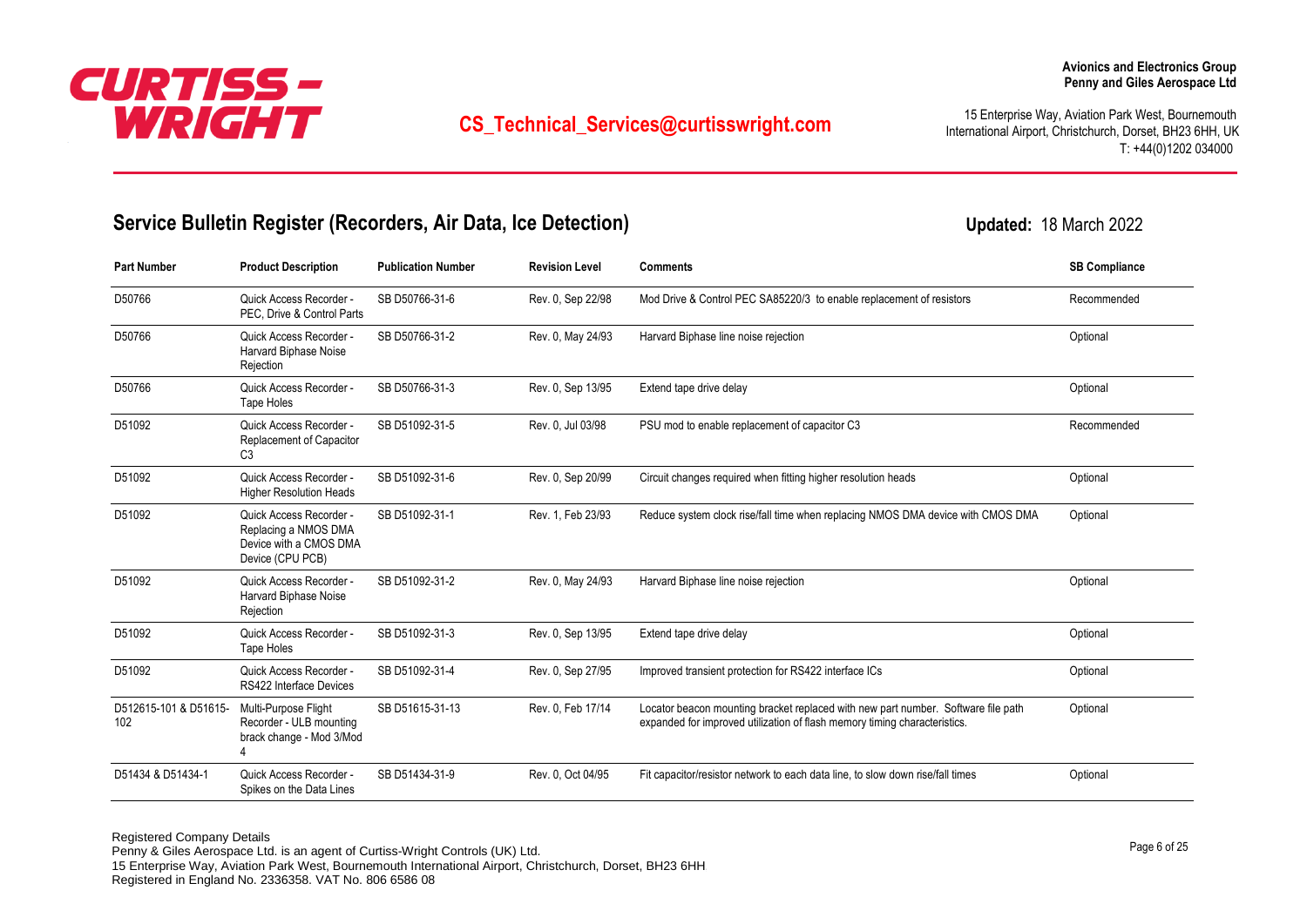

International Airport, Christchurch, Dorset, BH23 6HH, UK T: +44(0)1202 034000

**Updated:** 18 March 2022

## **Service Bulletin Register (Recorders, Air Data, Ice Detection)**

**Part Number Product Description Publication Number Revision Level Comments SB Compliance** Quick Access Recorder - SB D51434-31-8 Rev. 0, Oct 03/95 RS422 Interface Devices D51434 & D51434-1 Quick Access Recorder - SB D51434-31-8 Rev. 0, Oct 03/95 Improved transient protection for RS422 interface ICs Continued transient protection for RS422 interface ICs Optional Quick Access Recorder - SB D51434-31-13 Rev. 0, Mar 01/04 Modified Tape Guide Rails SA85204 D51434 & D51434-1 Quick Access Recorder - SB D51434-31-13 Rev. 0, Mar 01/04 Testing & modifying tape guide rails on SA85204 Contional Quick Access Recorder - SB D51434-31-6 Rev. 0, May 20/93 Harvard Biphase Noise Rejection D51434 & D51434-1 Quick Access Recorder - SB D51434-31-6 Rev. 0, May 20/93 Harvard Biphase line noise rejection Continues and Defional Quick Access Recorder - SB D51434-31-2 Rev. 0, Jan 17/91 Operating Software - Mod 2 D51434 & D51434-1 Quick Access Recorder - SB D51434-31-2 Rev. 0, Jan 17/91 Improvement to operating software, identified as letter C. Quick Access Recorder - SB D51434-31-5 Rev. 3, May 24/93 Operating Software D51434 & D51434-1 Quick Access Recorder - SB D51434-31-5 Rev. 3. May 24/93 Software improvement to prevent data corruption problems & allow 1020ft tape operation. Identified as software issue letter D. **Optional** Quick Access Recorder - SB D51434-31-7 Rev. 0, Aug 03/95 Tape Holes D51434 & D51434-1 Quick Access Recorder - SB D51434-31-7 Rev. 0, Aug 03/95 Extend tape drive delay Christian and Detional Continual Access Recorder - SB D51434-31-7 Rev. 0, Aug 03/95 Extend tape drive delay Quick Access Recorder - SB D51434-31-3 Rev. 2, Apr 29/93 Permit to record at 512WPS D51434 & D51434-1 Quick Access Recorder - SB D51434-31-3 Rev. 2, Apr 29/93 Upgrade to type D51442 & D51442-1. Applies to Teledyne/BA data compression system BA Quick Access Recorder - SB D51434-31-11 Rev. 2, May 03/04 Higher Resloution Heads D51434 & D51434-1 Quick Access Recorder - SB D51434-31-11 Rev. 2, May 03/04 Circuit changes required when fitting higher resolution heads Recommended Quick Access Recorder - SB D51434-31-10 Rev. 1, Jan 29/97 Software Upgrade D51434 & D51434-1 Quick Access Recorder - SB D51434-31-10 Rev. 1, Jan 29/97 Mod Drive & Control PEC SA85220/2 or SA85220/3 to enable replacement of resistors Recommended Quick Access Recorder - SB D51434-31-12 Rev. Mar 16/00 Obsolete Phototransistors (CH7487) D51434 & D51434-1 Quick Access Recorder - SB D51434-31-12 Rev. Mar 16/00 Replacement of obsolete phototransistors Chavoidable Quick Access Recorder - SB D51434-31-1 Rev. 0, Dec 1/88 Improvement tom Operating Software D51434 & D51434-1 Quick Access Recorder - SB D51434-31-1 Rev. 0, Dec 1/88 Improvement to operating software. Identified as REF SOFTWARE B105725. Optional Quick Access Recorder - SB D51434-31-4 Rev. 1, Jan 14/93 Permit to use 600ft Tape D51434 & D51434-1 Quick Access Recorder - SB D51434-31-4 Rev. 1. Jan 14/93 Upgrade to enable use of 600ft tape cartridges. P/N change to D51434-1.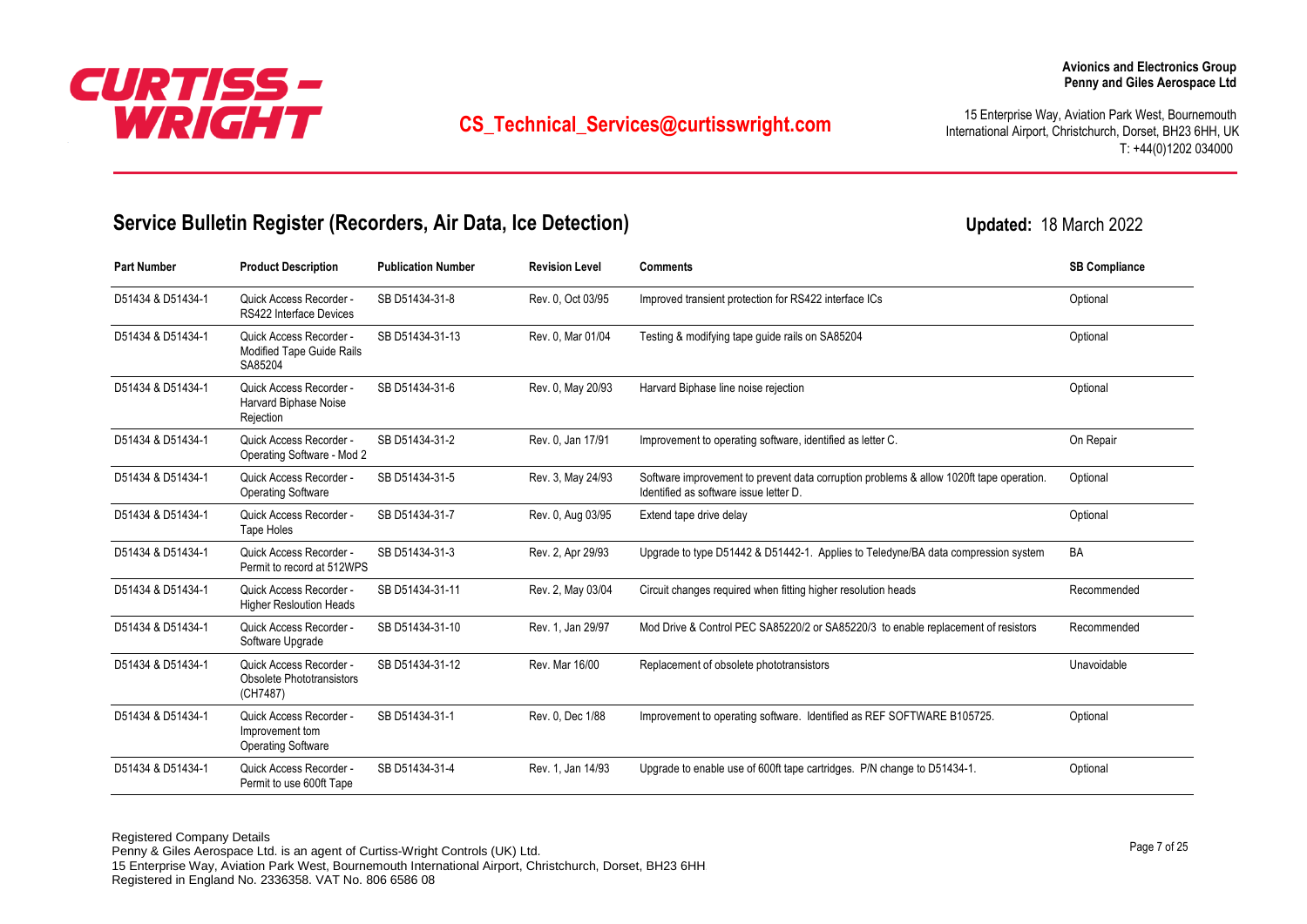

## <sup>15</sup> Enterprise Way, Aviation Park West, Bournemouth **CS**<br>Interprise Way, Aviation Park West, Bournemouth Correct Buy and Like

International Airport, Christchurch, Dorset, BH23 6HH, UK T: +44(0)1202 034000

**Updated:** 18 March 2022

## **Service Bulletin Register (Recorders, Air Data, Ice Detection)**

**Part Number Product Description Publication Number Revision Level Comments SB Compliance** Quick Access Recorder - SB D51438-31-5 Rev. 0, Oct 03/95 RS422 Interface Devices D51438 **Improved transient protection for RS422** interface ICs Cuick Access Recorder - SB D51438-31-5 Rev. 0, Oct 03/95 Improved transient protection for RS422 interface ICs Cuick Access Recorder - SB D51438-31-5 Quick Access Recorder - SB D51438-31-1 Rev. 0, Feb 20/91 Improved Software - Mod 1 D51438 **Improvement to operating software**, identified as software issue letter C. Current Current issue letter C. Current Support Con Repair Quick Access Recorder - SB D51438-31-2 Rev. 2, May 24/93 Improved Software - Mod 1 D51438 **Improvement to operating software, identified as software** issue letter D. Coptional Optional Companies Coptional Companies Coptional Companies Coptional Companies Coptional Companies Coptional Companies Coptional Quick Access Recorder - SB D51438-31-4 Rev. 0, Sep 13/95 Tape Holes D51438 **Extend tape of the Contract Contract Contract Contract Contract Contract Contract Contract Contract Contract Contract Control Optional Control Rev. 0, Sep 13/95 Extend tape drive delay contract Contract Contract Co** Quick Access Recorder - SB D51438-31-6 Rev. 0, Oct 17/95 Spikes on the Data Lines D51438 **Example 20 Fit Capacitor/resistor network to each data line, to slow down rise/fall times** Optional Optional Quick Access Recorder - SB D51438-31-7 Rev. 0, Sep 22/98 PEC, Drive & Control Parts D51438 Cuick Access Recorder - SB D51438-31-7 Rev. 0, Sep 22/98 Mod Drive & Control PEC SA85220/2 or SA85220/3 to enable replacement of resistors Recommended Quick Access Recorder - SB D51438-31-8 Rev. 0, Sep 20/99 Higher Resloution Heads D51438 Cuick Access Recorder - SB D51438-31-8 Rev. 0, Sep 20/99 Circuit changes required when fitting higher resolution heads Recommended Quick Access Recorder - SB D51438-31-3 Rev. 0, May 24/93 Harvard Biphase Noise Rejection D51438 **Cuick Access Recorder -** SB D51438-31-3 Rev. 0, May 24/93 Harvard Biphase line noise rejection **Depart on Conservation** Optional Quick Access Recorder - SB D51439-31-3 Rev. 0, Sep 13/95 Tape Holes D51439 **Extend tape of the Convert of Convert Convert Convert Convert Convert Convert Convert Convert Converter Converter Converter Converter Converter Converter Converter Converter Converter Converter Converter Converter** Quick Access Recorder - SB D51439-31-1 Rev. 0, Apr 28/93 Improved Software - Mod 1 D51439 **Improvement to operating software.** Identified as software issue letter C. Current Current over a software issue letter C. Current Current over a software issue letter C. Current over a software issue letter C. Quick Access Recorder - SB D51439-31-6 Rev. 0, Sep 22/98 PEC, Drive & Control Parts D51439 D51439 Quick Access Recorder - SB D51439-31-6 Rev. 0, Sep 22/98 Mod Drive & Control PEC SA85220/2 to enable replacement of resistors Recommended Quick Access Recorder - SB D51439-31-2 Rev. 0, May 24/93 Harvard Biphase Noise Rejection D51439 **Cuick Access Recorder -** SB D51439-31-2 Rev. 0, May 24/93 Harvard Biphase line noise rejection **Depart on Conservation** Optional Quick Access Recorder - SB D51439-31-5 Rev. 0, Oct 04/95 Spikes on the Data Lines D51439 **Example 20 Fit Capacitor/resistor network to each data line, to slow down rise/fall times** Dotional Dotional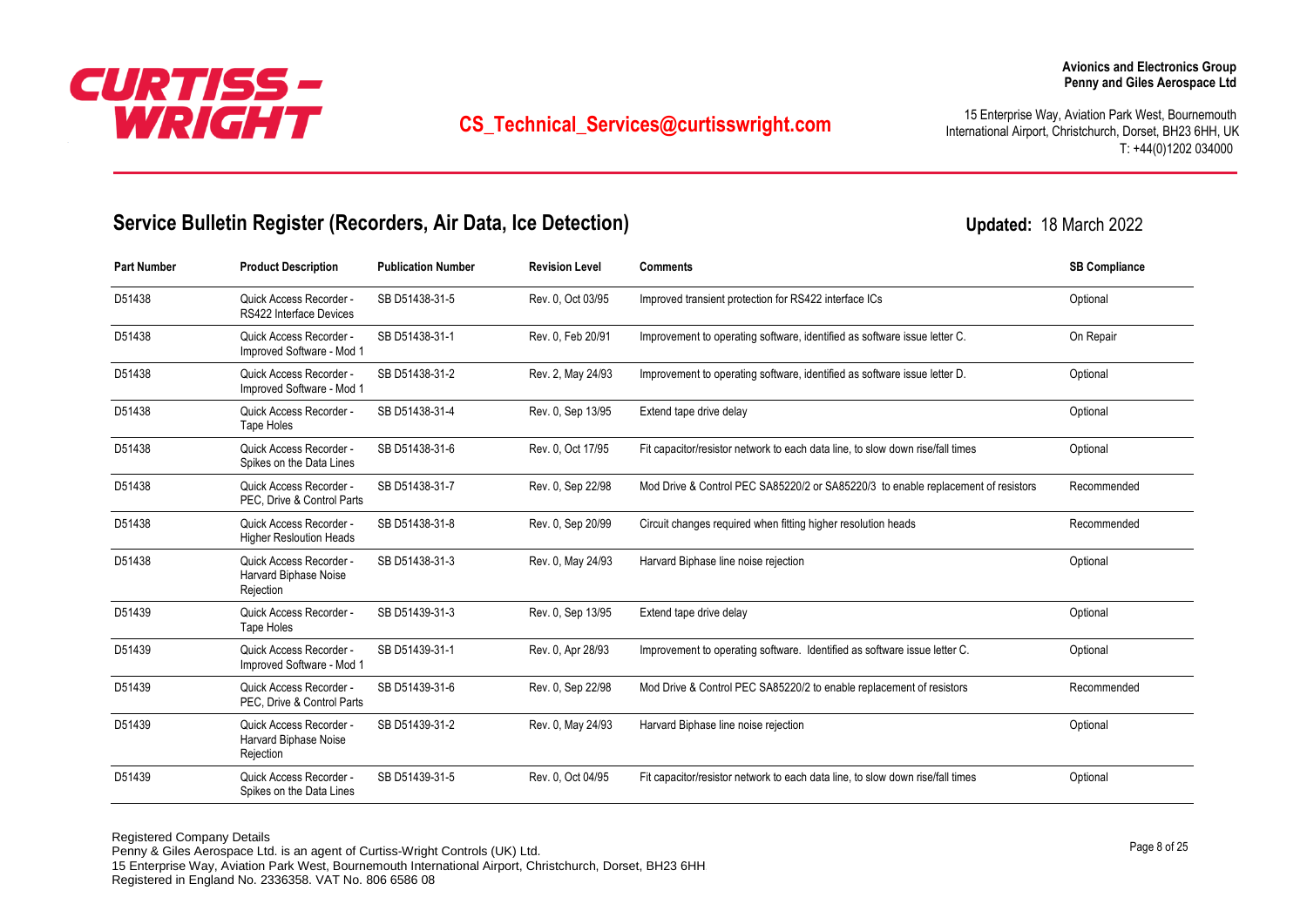

International Airport, Christchurch, Dorset, BH23 6HH, UK T: +44(0)1202 034000

**Updated:** 18 March 2022

## **Service Bulletin Register (Recorders, Air Data, Ice Detection)**

**Part Number Product Description Publication Number Revision Level Comments SB Compliance** Quick Access Recorder - SB D51439-31-7 Rev. 0, Sep 20/99 Higher Resloution Heads D51439 D51439 Quick Access Recorder - SB D51439-31-7 Rev. 0, Sep 20/99 Circuit changes required when fitting higher resolution heads Recommended Quick Access Recorder - SB D51439-31-4 Rev. 0, Oct 03/95 RS422 Interface Devices D51439 **Improved transient protection for RS422** interface ICs Cuick Access Recorder - SB D51439-31-4 Rev. 0, Oct 03/95 Improved transient protection for RS422 interface ICs Cuick Access Recorder - SB D51439-31-4 Quick Access Recorder - SB D51440-31-4 Rev. 0, Oct 03/95 RS422 Interface Devices D51440 **Improved transient protection for RS422** interface ICs Cuick Access Recorder - SB D51440-31-4 Rev. 0, Oct 03/95 Improved transient protection for RS422 interface ICs Cuick Access Recorder - SB D51440-31-4 Quick Access Recorder - SB D51440-31-7 Rev. 0, Sep 20/99 Higher Resloution Heads D51440 D51440 Quick Access Recorder - SB D51440-31-7 Rev. 0, Sep 20/99 Circuit changes required when fitting higher resolution heads Recommended Quick Access Recorder - SB D51440-31-3 Rev. 0, Sep 13/95 Tape Holes D51440 **Extend tape of the Contract Contract Contract Contract Contract Contract Contract Contract Contract Contract Contract Control Optional Control Control Control Rev. 0, Sep 13/95 Extend tape drive delay Contract Cont** Quick Access Recorder - SB D51440-31-6 Rev. 0, Sep 22/98 PEC, Drive & Control Parts D51440 **D51440** Quick Access Recorder - SB D51440-31-6 Rev. 0. Sep 22/98 Mod Drive & Control PEC SA85220/2 to enable replacement of resistors Recommended Quick Access Recorder - SB D51440-31-1 Rev. 0, Apr 28/93 Improved Software - Mod 1 D51440 **Improvement to operating software.** Identified as software letter C. Coptional Coptional Coptional Coptional Quick Access Recorder - SB D51440-31-2 Rev. 0, May 24/93 Harvard Biphase Noise Rejection D51440 **Cuick Access Recorder -** SB D51440-31-2 Rev. 0, May 24/93 Harvard Biphase line noise rejection **Depart of Cuil Access Recorder** - Optional Quick Access Recorder - SB D51440-31-5 Rev. 0, Oct 04/95 Spikes on the Data Lines D51440 **Cuick Access Recorder** SB D51440-31-5 Rev. 0. Oct 04/95 Fit capacitor/resistor network to each data line, to slow down rise/fall times Optional Quick Access Recorder - SB D51442-31-7 Rev. 0, Sep 22/98 PEC, Drive & Control Parts D51442 & D51442-1 Quick Access Recorder - SB D51442-31-7 Rev. 0, Sep 22/98 Mod Drive & Control PEC SA85220/2 or SA85220/3 to enable replacement of resistors Recommended Quick Access Recorder - SB D51442-31-6 Rev. 0, Oct 04/95 Spikes on Data Lines D51442 & D51442-1 Quick Access Recorder - SB D51442-31-6 Rev. 0, Oct 04/95 Fit capacitor/resistor network to each data line, to slow down rise/fall times Optional Quick Access Recorder - SB D51442-31-1 Rev 1, Apr 03/92 Data Corruption D51442 & D51442-1 Quick Access Recorder - SB D51442-31-1 Rev 1, Apr 03/92 Improvement to operating software. Identified as software letter D. Cotional Quick Access Recorder - SB D51442-31-2 Rev 1, Apr 29/93 Improved Immunity of the RS422 Reciever Channel D51442 & D51442-1 Quick Access Recorder - SB D51442-31-2 Rev 1, Apr 29/93 Improve immunity of RS422 receiver channel to noise spikes Optional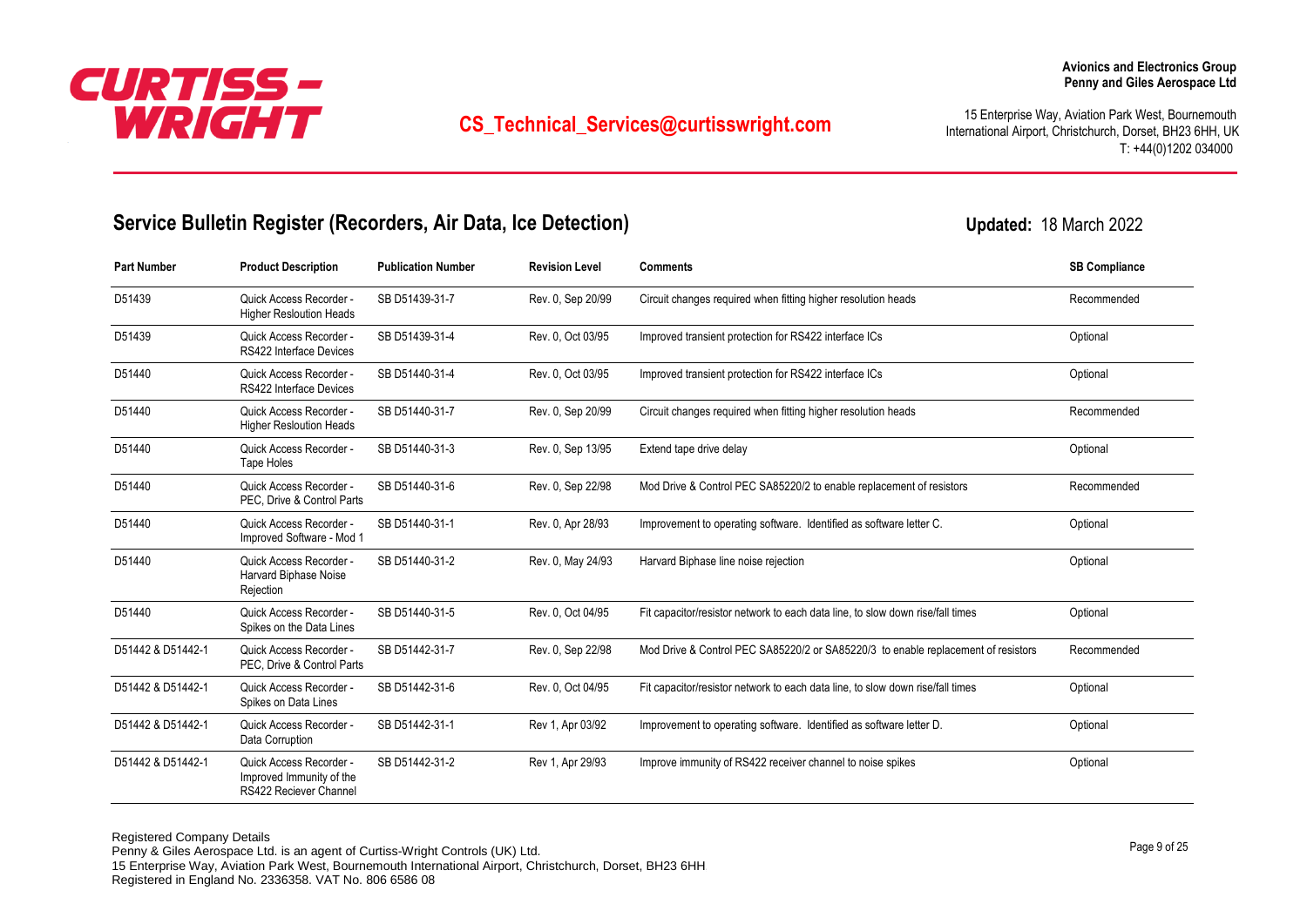

International Airport, Christchurch, Dorset, BH23 6HH, UK T: +44(0)1202 034000

**Updated:** 18 March 2022

### **Service Bulletin Register (Recorders, Air Data, Ice Detection)**

**Part Number Product Description Publication Number Revision Level Comments SB Compliance** Quick Access Recorder - SB D51442-31-3 Rev. 0, May 24/93 Harvard Biphase Noise Rejection D51442 & D51442-1 Quick Access Recorder - SB D51442-31-3 Rev. 0, May 24/93 Harvard Biphase line noise rejection Customan Contional Quick Access Recorder - SB D51442-31-9 Rev. 0, Mar 01/04 Modified Tape Guide Rails SA85204 D51442 & D51442-1 Quick Access Recorder - SB D51442-31-9 Rev. 0, Mar 01/04 Testing & modifying tape guide rails on SA85204 Continuing tape guide rails on SA85204 Quick Access Recorder - SB D51442-31-5 Rev. 0, Sep 12/95 Tape Holes D51442 & D51442-1 Quick Access Recorder - SB D51442-31-5 Rev. 0, Sep 12/95 Extend tape drive delay Channel Assess Recorder - SB D51442-31-5 Quick Access Recorder - SB D51442-31-8 Rev. 0, Sep 20/99 Higher Resolution Heads D51442 & D51442-1 Quick Access Recorder - SB D51442-31-8 Rev. 0, Sep 20/99 Circuit changes required when fitting higher resolution heads Recommended Quick Access Recorder - SB D51442-31-4 Rev. 0, Jun 21/93 RS422 Interface Devices D51442 & D51442-1 Quick Access Recorder - SB D51442-31-4 Rev. 0. Jun 21/93 Improved transient protection for RS422 interface ICs Cotional Combined Voice Flight SB D51506-31-1 Rev. 0, Aug 27/92 Data Recorder - Defective Relay D51506 **Combined Voice Flight** SB D51506-31-1 Rev. 0, Aug 27/92 Advisory SB. Suspect relays P/N W105807/205 on mother PEC. Combined Voice Flight SB D51506-31-2 Rev. 0, Aug 27/92 Data Recorder - New Motor & PEC - Mod 1 D51506 Combined Voice Flight SB D51506-31-2 Rev. 0. Aug 27/92 Mod 01. New motor assy and various PEC mods. Continuel Combined Voice Flight SB D51508-31-1 Rev. 0, Aug 27/92 Data Recorder - New Motor & PEC - Mod 1 D51508 Combined Voice Flight SB D51508-31-1 Rev. 0, Aug 27/92 Mod 01. New motor assy and various PEC mods. Combined Voice Flight SB D51508-31-1 SSCVFDR Replacement SB D51521-31-4 Rev. 0 Jul 03/19 ULB D51521-012-102 SSCVEDR Replacement SB D51521-31-4 Rev 0.Jul 03/19 SR to cover replacement of obsolete DK 100 ULB with DK 12-90 Information Solid State Combined SB D51521-31-3 Rev. 0, Apr 22/00 Voice Flight Data Recorder - CPM corruption D51521-XXX-XXX Solid State Combined SB D51521-31-3 Rev. 0, Apr 22/00 Mods 2 & 3. Prevention of crash protected memory corruption Recommended Solid State Combined SB D51521-31-2 Rev. 0, Feb 21/96 Voice Flight Data Recorder - CPM corruption D51521-XXX-XXX Solid State Combined SB D51521-31-2 Rev. 0, Feb 21/96 Improvement to operating software.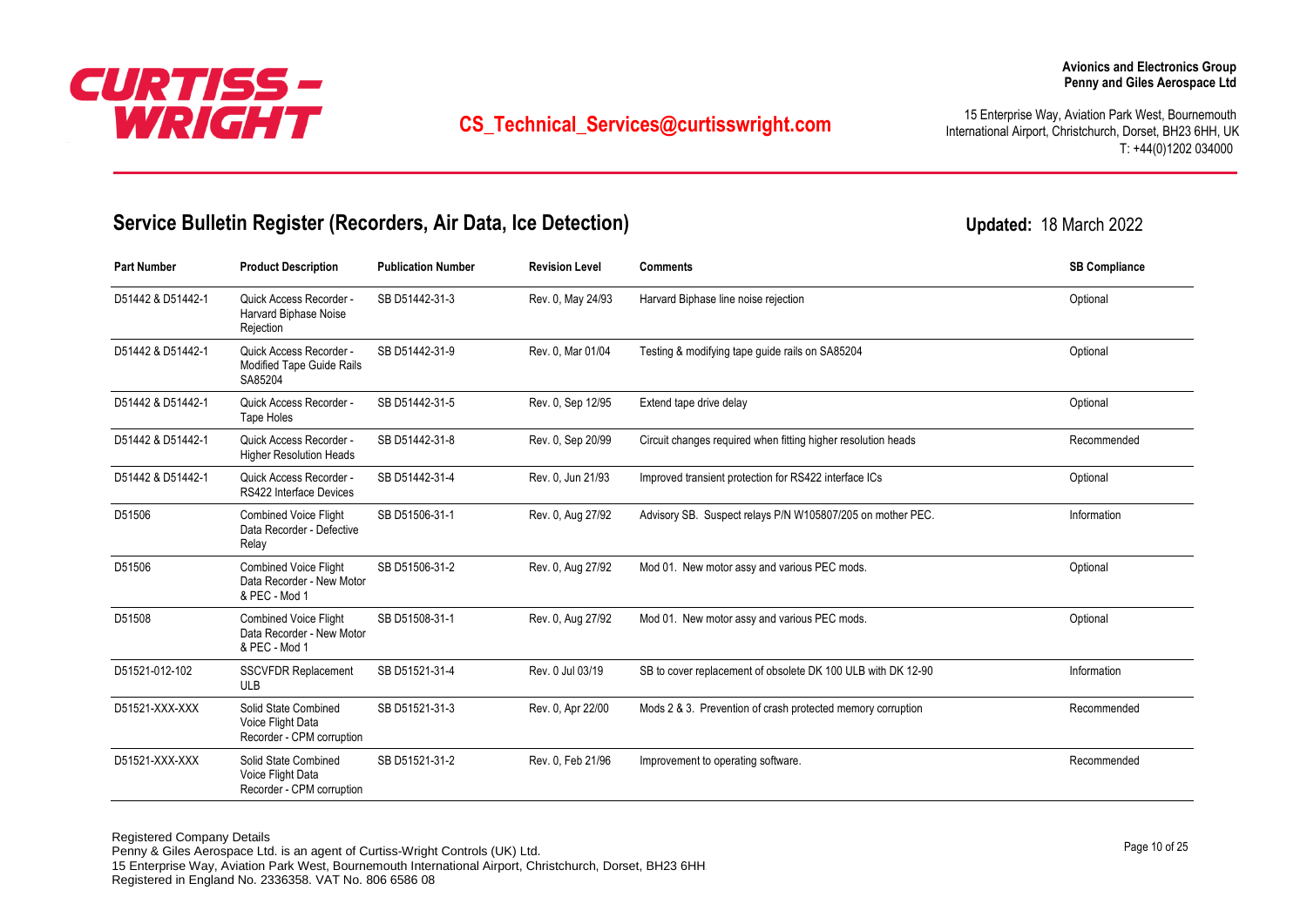

International Airport, Christchurch, Dorset, BH23 6HH, UK T: +44(0)1202 034000

### **Service Bulletin Register (Recorders, Air Data, Ice Detection)**

**Part Number Product Description Publication Number Revision Level Comments SB Compliance** Solid State Combined SB D51521-31-1 Rev. 0, Dec 01/95 Voice Flight Data Recorder - CVR/FDR Fail indication D51521-XXX-XXX Solid State Combined SB D51521-31-1 Rev. 0, Dec 01/95 Improved power-fail/interrupt protection Recommended Enhanced Software SB D51610-34-01 Rev. 0, Oct 19/11 Configurable Air Data Unit - Replacement P/N D51610-2502 Enhanced Software SB D51610-34-01 Rev. 0, Oct 19/11 Removal of Orange Band & Replacement of Part Number Label Customer Request Multi-Purpose Flight SB D51615-31-7 Rev. 0, Jan 28/13 Recorder - Improved sea water protection - Mod 9 D51615-101 Multi-Purpose Flight SB D51615-31-7 Rev. 0. Jan 28/13 Mod 9: Improved seawater protection for CSMM Information Multi-Purpose Flight SB D51615-31-6 Rev. 0, Jan 28/13 Recorder - Improved sea water protection - Mod 11 D51615-102 Multi-Purpose Flight SB D51615-31-6 Rev. 0, Jan 28/13 Mod 11: Improved seawater protection for CSMM Multi-Purpose Flight SB D51615-31-23 Rev. 0, Oct 2018 Recorder - Upgrading a 0102 to a -142-090 D51615-102 Multi-Purpose Flight SB D51615-31-23 Rev. 0, Oct 2018 SB to cover upgrade from D51615-102 to d51615-142-090 Multi-Purpose Flight Multi-Purpose Flight SB D51615-31-22 Rev. 1, Feb 2018 Recorder - Gen -3 Memory Modules D51615-102 Multi-Purpose Flight SB D51615-31-22 Rev 1 Feb 2018 SB to cover corrosion issue GEN 2 to GEN 3 Cover Corrosion issue. GEN 2 to GEN 3 D51615-102/D51615-142 Multi-Purpose Flight SB D51615-31-18 Rev. 0, Jul 14/14 Recorder - Upgrade -102 to -142-090 - (Mod 12) Upgrade D51615-102 to D51615-142, replace crash tube assembly. Sent for validation Infoformation Only Multi-Purpose Flight SB D51615-31-10 Rev. 0, Nov 20/13 Recorder - CSMM to RCSMM - Mod 12 D51615-112 Multi-Purpose Flight SB D51615-31-10 Rev. 0, Nov 20/13 Change of Crash Box from CSMM P/N SA110303 Iss 6 to RCSMM P/N SA111527 Iss 2 Information D51615-122 MPFR-122 to -142 upgrade SB D51615-31-32 Rev. 0, Feb 17/20 New Service Bulletin to inform customers that the Type D51615-122 MPFR can be upgraded to Type D51615-142 Build Standard Information Multi-Purpose Flight SB D51615-31-24 Rev. 2, Jun 27/19 Recorder - Software Upgrade - (SW Mod 3) D51615-142 Multi-Purpose Flight SB D51615-31-24 Rev. 2, Jun 27/19 Service Bulletin to cover software upgrade to D51615-142 Multi-Purpose Flight Service Advisory

**Updated:** 18 March 2022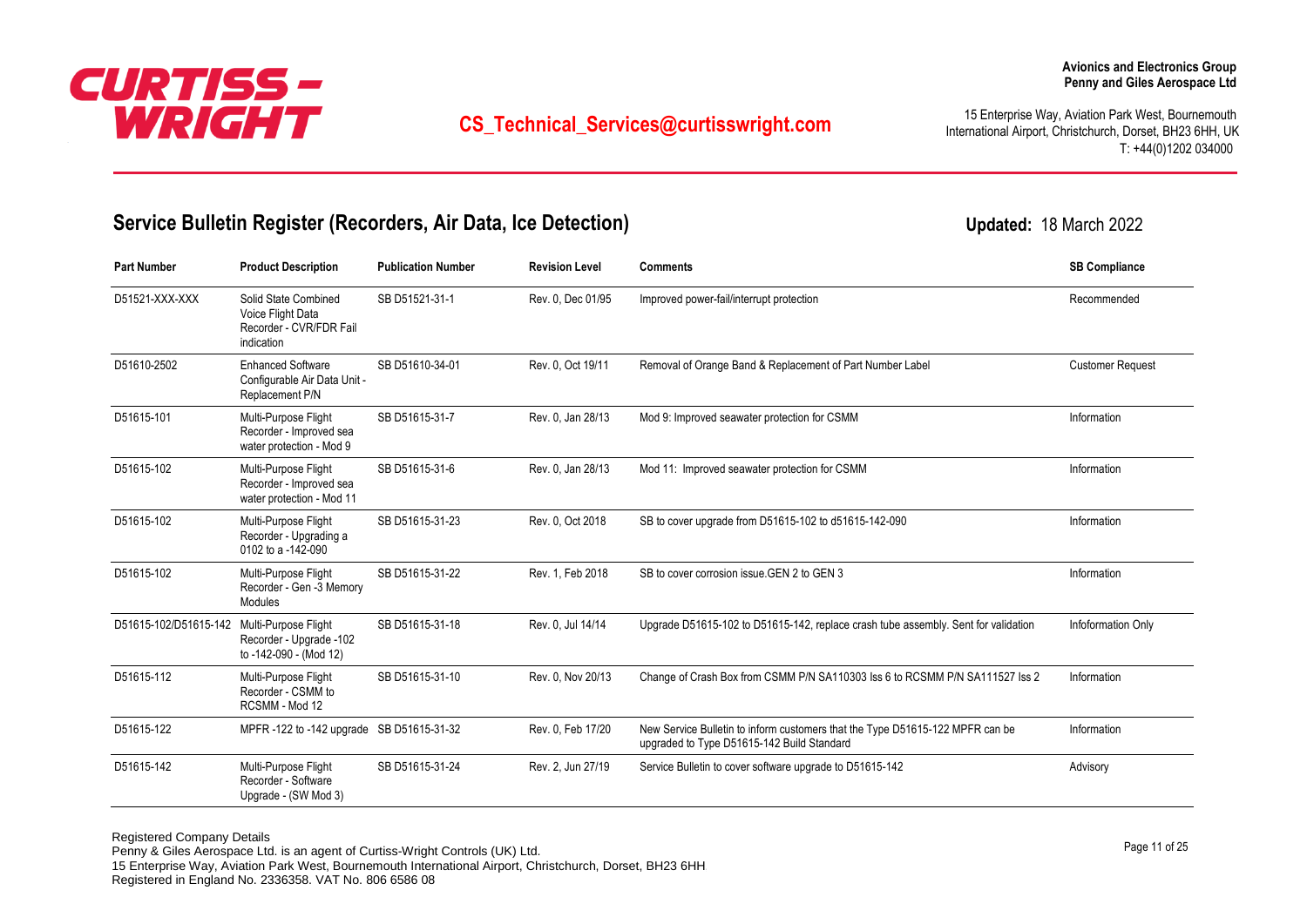

International Airport, Christchurch, Dorset, BH23 6HH, UK T: +44(0)1202 034000

**Updated:** 18 March 2022

### **Service Bulletin Register (Recorders, Air Data, Ice Detection)**

**Part Number Product Description Publication Number Revision Level Comments SB Compliance** DIMPFR 90-DAY ULB KIT SB D51615-31-29 Rev. 2, Nov 17/21 P/N KIT112813 D51615-142 DIMPFR 90-DAY ULB KIT SB D51615-31-29 Rev. 2, Nov 17/21 New SB to cover 90 day ULB Kit 112813 ONLY Revised 17th Nov 2021 to include Export Classification Matrix and EAR control statement IAW TDCF DS1439. Information MPFR -142 - 90 day ULB SB D51615-31-28 Rev. 2, Oct 03/19 use with CSMM D51615-142 MPFR-142-90 day ULB SB D51615-31-28 Rev. 2, Oct 03/19 SB raised to cover the use of 90 day ULB with both CSMM & RCSMM Crash Tube Assemblies. Information Multi-Purpose Flight SB D51615-31-11 Rev. 0, Nov 26/13 Recorder - CSMM to RCSMM - Mod 2 D51615-142 Multi-Purpose Flight SB D51615-31-11 Rev. 0, Nov 26/13 Change of Crash Tube assembly D51615-142 Multi-Purpose Flight SB D51615-31-25 Rev. 2, Jun 27/19 Recorder - Software Upgrade - (SW Mod 3) D51615-142-090 Multi-Purpose Flight SB D51615-31-25 Rev. 2, Jun 27/19 SB to cover D51615-142-090 software upgrade Revisory D51615-142-090, Underwater Locator Beacon SB D51615-31-33 Rev. 0, May 06/20 D51615-202-090, D51615-203-090 & D51615-3411-250-090 SB to cover the introduction of the Type DK290 ULD for use with the MPFR range of Flight Recorders. Information Multi-Purpose Flight SB D51615-31-1 Rev. 0, Oct 22/02 Recorder - Software raised to Ver. 4 - Mod 1 D51615-1XX Multi-Purpose Flight SB D51615-31-1 Rev. 0, Oct 22/02 Software raised to version 4 - Mod 1 Optional Multi-Purpose Flight SB D51615-31-15 Rev. 0, Feb 17/14 Recorder -Replace Memory Card & Software Upgrade D51615-1XX Multi-Purpose Flight SB D51615-31-15 Rev. 0, Feb 17/14 Memory device obsolete, alternative part No. requires software upgrade. Recommended Data Acquisition Flight SB D51615-31-27 Rev. 3, Oct 03/19 Recorder - 90 Day ULB/CSMM & RCSMM D51615-202-005 & D51615-202-011 Service Bulletin to cover the use of 90-day ULB with all Crash Trube types (CSMM/RCSMM) Information D51615-202-011 DAFR SB D51615-31-31 Rev. 0, Feb 26/20 SB to cover the modification of Type D51615-202-011 to Type D51615-202-013 Recommended Data Acquisition Flight SB D51615-31-26 Rev. 2, Nov 17/21 Recorder - SW upgrade D51615-202-011 and D51615-202-011-090 SB raised to cover software upgrade to Bell 429 DAFR Config. SW110920 Revised 17th Nov 2021 to include export classification matrix and EAR control statement IAW TDCF DS1439. Mandatory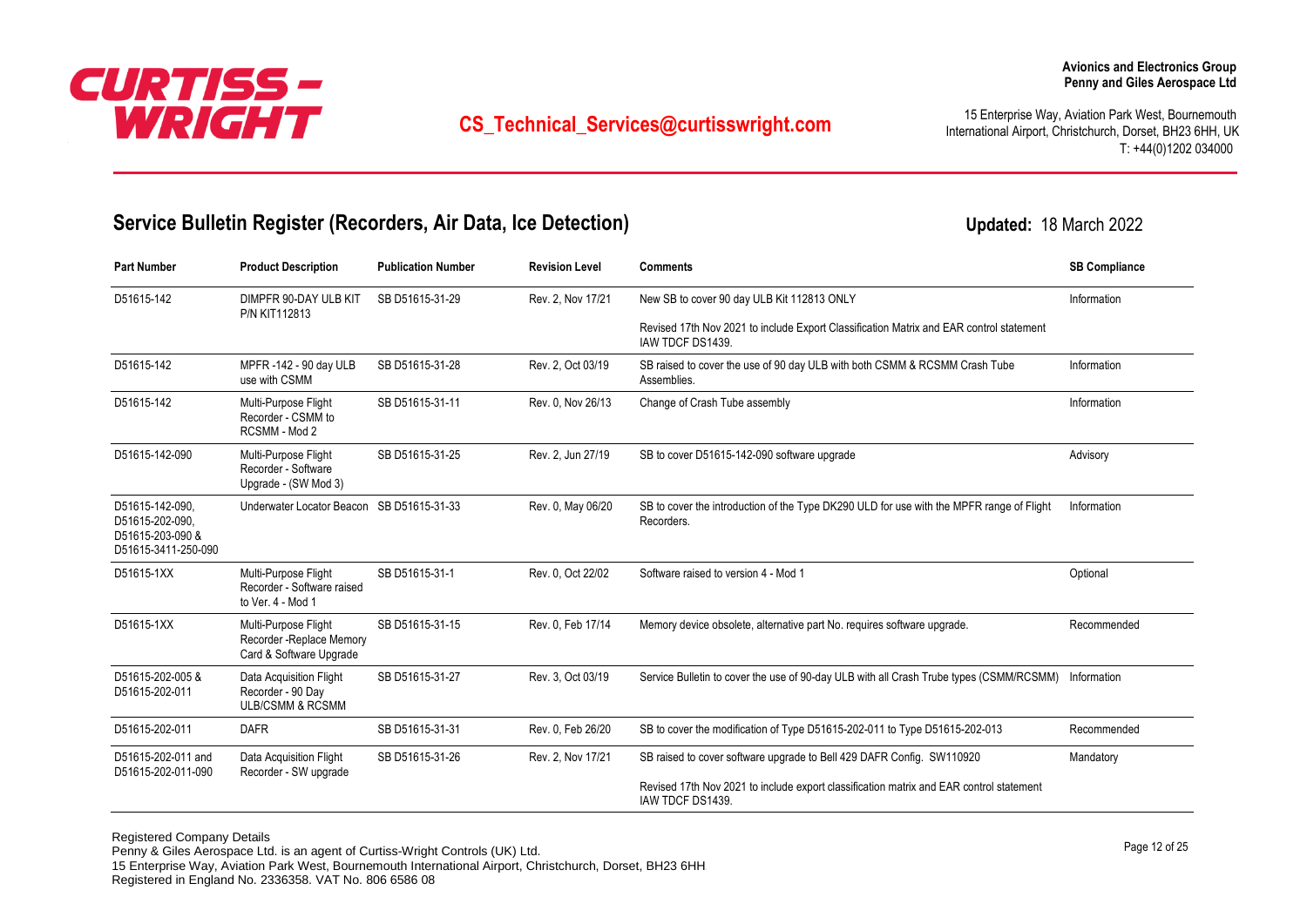

International Airport, Christchurch, Dorset, BH23 6HH, UK T: +44(0)1202 034000

**Updated:** 18 March 2022

## **Service Bulletin Register (Recorders, Air Data, Ice Detection)**

**Part Number Product Description Publication Number Revision Level Comments SB Compliance** Data Acquisition Flight SB D51615-31-12 Rev. 0, Nov 29/13 Recorder - CSMM to RCSMM - Mod 1 D51615-202-XXX & D51615-203-XXX Change of Crash Tube assembly **Information** Information DAFR & DIDAFR - 90-Day SB D51615-31-19 Rev. 10, Nov 17/21 ULB Kit P/N KIT112814 D51615-202-XXX and D51615-203-XXX Service Bulletin revised to Issue 8 to clarify installation procedure for DAFR & DIDAFR (only) Information Revised 17 Nov 2021 to include export classification matrix and EAR control statement IAW TDCF DS1439. Data Acquisition Flight SB D51615-31-9 Rev. 1, Sep 03/19 Recorder - Updated Software D51615-203-006 Data Acquisition Flight SB D51615-31-9 Rev. 1. Sep 03/19 Updated SW111058 Configuration file from REL 03 to REL 04 Information Data Acquisition Flight SB D51615-31-8 Rev. 0, Jul 17/13 Recorder - RCSMM - Mod 1 D51615-2XX Data Acquisition Flight SB D51615-31-8 Rev. 0, Jul 17/13 Replacement Crash-Survivable Memory Module Information Information Multi-Purpose Flight SB D51615-31-17 Rev. 0, Feb 17/14 Recorder - Replacement RCSMM - Mod 12 D51615-3411-250 Multi-Purpose Flight SB D51615-31-17 Rev. 0. Feb 17/14 Obsolete crash box replaced On Nepair Enhanced Multi-Purpose SB D51615-3411-31-01 Rev. 0, Feb 15/16 Flight Recorder - CSMM to RCSMM (Mod 1) D51615-3411-250 Enhanced Multi-Purpose SB D51615-3411-31-01 Rev. 0. Feb 15/16 SB created to introduce the RCSMM to the EMPFR SB to cover EMPFR with SB D51615-3411-31-02 Rev. 0, Oct 22/19 CSMM/RCSMM & 90 day ULB D51615-3411-250-090 SB to cover EMPFR with SB D51615-3411-31-02 Rev. 0, Oct 22/19 SB to cover EMPFR with CSMM/RCSMM & 90 day ULB Information D51615-3411-250-090 EMPFR ULB KIT details SB D51615-31-30 Rev. 2, Mar 23/21 New SB created to cover 90 day ULB kit 112814 ONLY Multi-Purpose Flight SB D51615-31-5 Rev 5, Feb 2020 Recorder - Data Rate Check D51615-XXX Multi-Purpose Flight SB D51615-31-5 Rev 5, Feb 2020 FDR Data Rate check & re-configuration procedure Recommended Multi-Purpose Flight SB D51615-31-14 Rev. 0, Feb 17/14 Recorder - System Card Change - Mod 2 D51615-XXX Multi-Purpose Flight SB D51615-31-14 Rev. 0, Feb 17/14 System card modified to enable rotor speed recording function to be used with low frequency tachometer signals On-Repair Multi-Purpose Flight SB D51615-31-16 Rev. 0, Feb 17/14 Recorder - Repair Audio Monitor Output D51615-XXX Multi-Purpose Flight SB D51615-31-16 Rev. 0, Feb 17/14 Modify (Top Level only), repair to audio monitor to correct CVR fail indication. On-Repair

Registered Company Details

Penny & Giles Aerospace Ltd. is an agent of Curtiss-Wright Controls (UK) Ltd. 15 Enterprise Way, Aviation Park West, Bournemouth International Airport, Christchurch, Dorset, BH23 6HH. Registered in England No. 2336358. VAT No. 806 6586 08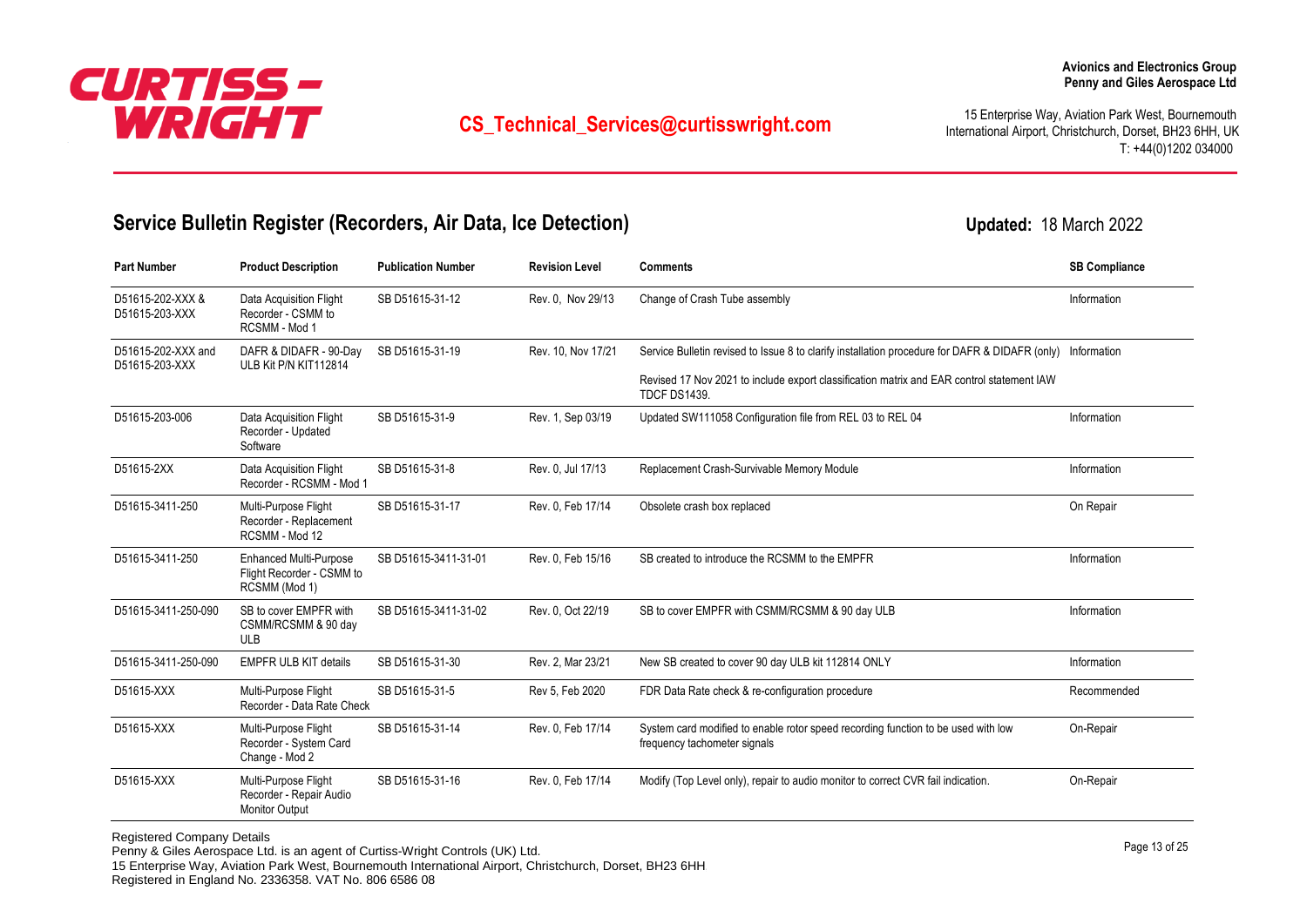

International Airport, Christchurch, Dorset, BH23 6HH, UK T: +44(0)1202 034000

**Updated:** 18 March 2022

### **Service Bulletin Register (Recorders, Air Data, Ice Detection)**

**Part Number Product Description Publication Number Revision Level Comments SB Compliance** Cockpit Control Unit - Mod SB D51616-31-01 Rev. 0, Jun 04/14 **Status** D51616-1010, D51616- 1101 and D51616-1021 Notification of variant Mod states: D51616-1010 (Mod 2), -1101 (Mod 3), 1021 9Mod 3) and - Information 201 (Mod 4) Cockpit Control Unit - New SB D51616-31-02 Rev. 0, Mar 07/14 Pre-Amp. - Mod 3 D51616-1011 Cockpit Control Unit - New SB D51616-31-02 Rev. 0, Mar 07/14 New Pre Amplifier SA111783 to replace existing W107822 Hybrid Pre Amplifier The PCB pre amplifier corrects the polarity inversion at the output of the existing CCU. Information Cockpit Control Unit SB D51616-31-08 Rev. 0, Dec 11/19 Redesign of Control Unit PEC D51616-102 & D51616- 202 SB created to cover CCU PCB redesign Information Information Cockpit Control Unit - New SB D51616-31-03 Rev. 0, Mar 07/14 Pre-Amp. - Mod 2 D51616-1021 Cockpit Control Unit - New SB D51616-31-03 Rev. 0, Mar 07/14 New Pre Amplifier SA111783 to replace existing W107822 Hybrid Pre Amplifier The PCB pre amplifier corrects the polarity inversion at the output of the existing CCU. Information Cockpit Control Unit - New SB D51616-31-05 Rev. 0, Mar 07/14 Pre-Amp. - Mod 5 D51616-10X Cockpit Control Unit - New SB D51616-31-05 Rev. 0, Mar 07/14 New Pre Amplifier SA111783 to replace existing W107822 Hybrid Pre Amplifier The PCB pre amplifier corrects the polarity inversion at the output of the existing CCU. Information Cockpit Control Unit - New SB D51616-31-04 Rev. 0, Mar 07/14 Pre-Amp. - Mod 3 D51616-2021 Cockpit Control Unit - New SB D51616-31-04 Rev. 0, Mar 07/14 New Pre Amplifier SA111783 to replace existing W107822 Hybrid Pre Amplifier The PCB pre amplifier corrects the polarity inversion at the output of the existing CCU. Infromation Cockpit Control Unit - New SB D51616-31-06 Rev. 0, Mar 07/14 Pre-Amp. - Mod 4 D51616-20X Cockoit Control Unit - New SB D51616-31-06 Rev. 0. Mar 07/14 New Pre Amplifier SA111783 to replace existing W107822 Hybrid Pre Amplifier The PCB pre amplifier corrects the polarity inversion at the output of the existing CCU. Information Cockpit Control Unit - Earth SB D51616-31-07 Rev. 0, May 10/17 Bonding D51616-XXX Cockoit Control Unit - Earth SB D51616-31-07 Rev. 0. May 10/17 SB to cover removal of Powder Coating from inner front panel to aid bonding. Information Cockpit Area Microphone - SB D51623-31-01 Rev. 2, Jan 02/19 Replacement of existing equipment D51623-XXXX Cockoit Area Microphone - SB D51623-31-01 Rev. 2. Jan 02/19 SB to cover the replacement of 51623-XXXX with D51702-XX - change to effective date 01/01/19 and dimensional changes Information Crash Damage Recovery SB D512624-31-1 Rev. 0, Apr 29/15 Equipment - Upgrading Operating Software D51624 Crash Damage Recovery SB D512624-31-1 Rev. 0, Apr 29/15 Service Bulletin to cover software upgrade to REL03 Electronics Unit to Ground Support Interface. Information Cockpit Quick Access SB D51640-31-05 Rev. 0, Jan 20/14 Recorder - Mod 5 D51640-0001 Cockpit Quick Access SB D51640-31-05 Rev. 0, Jan 20/14 Mod 5: Improved Data decoding & addition of MOD1/MOD2 recording file format retrocompatibility. Recommended Icing Severity Detection SB D51648-31-01 Rev. 0, Jun 04/14 System - Measuring Head Mod 1 D51647-03 Icing Severity Detection SB D51648-31-01 Rev. 0. Jun 04/14 Revised Part Nos. Unit raised to Mod 1 Information Information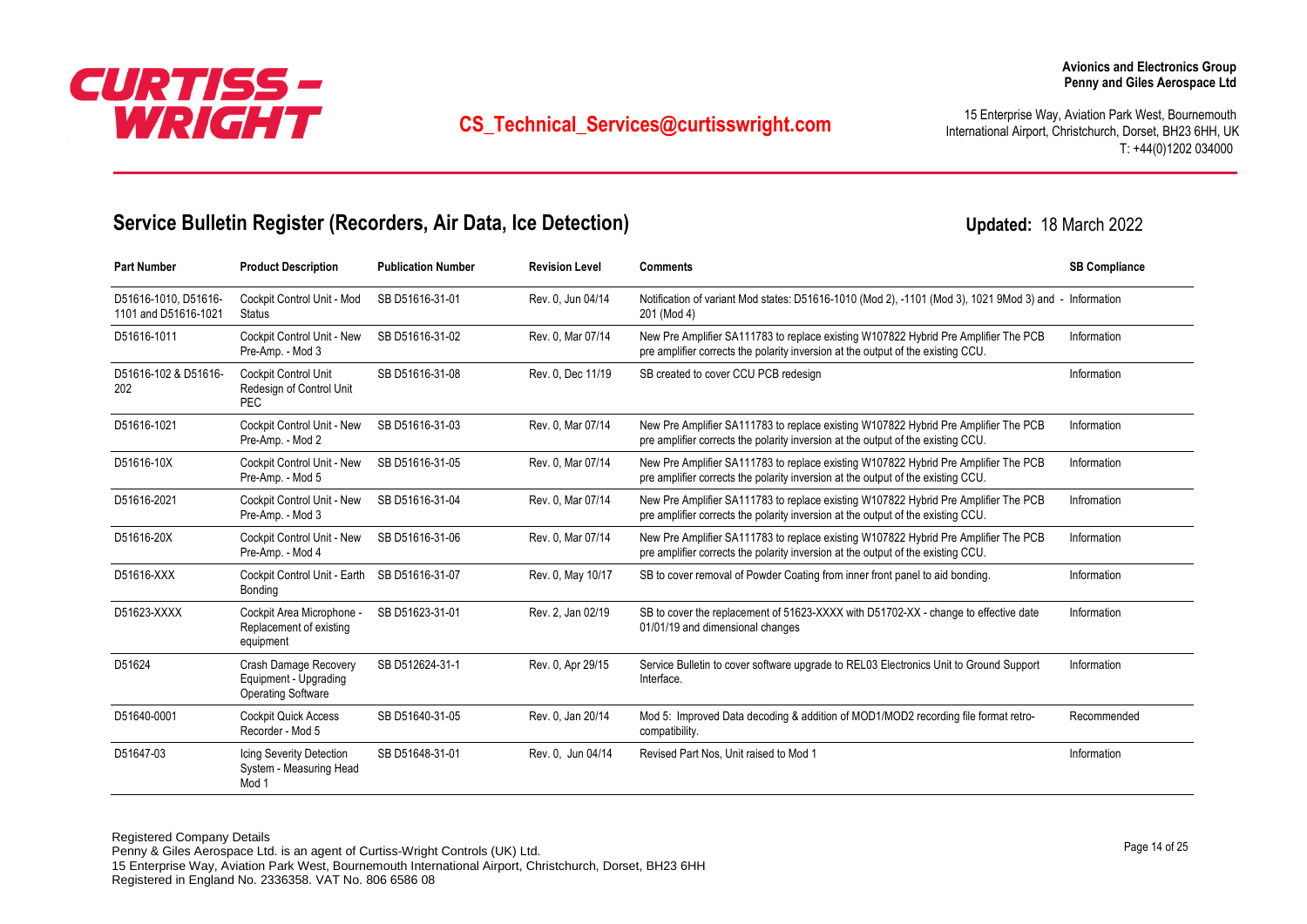

## **CS** Technical Services@curtisswright.com 15 Enterprise Way, Aviation Park West, Bournemouth 2170 Enterprise Way, Aviation Park West, Bournemouth

International Airport, Christchurch, Dorset, BH23 6HH, UK T: +44(0)1202 034000

**Updated:** 18 March 2022

### **Service Bulletin Register (Recorders, Air Data, Ice Detection)**

**Part Number Product Description Publication Number Revision Level Comments SB Compliance** Monitoring and Download SB D51651-3 Rev. 0, Jul 29/13 Unit (379) - Software Mod 8 D51651 Monitoring and Download SR D51651-3 Rev 0 Jul 29/13 Hardware Mod 4 Software Mod 8 Company of the Information D51651 Monitoring and Download SB D51651-2 Rev. 0, May 2009 Software mod 5. Software mod 5. Unit (379) - Software Mod 5 Monitoring and Download SB D51651-1 Rev. 0, May 2009 Unit Install/Software D51651 **Software Monitoring and Download** SB D51651-1 Rev. 0, May 2009 Software Mod 4. Fortress Recorder - Minor SB D51701-31-01 Rev. 0, Aug 12/19 Logic Error D51701-XXX(-XX) Fortress Recorder - Minor SB D51701-31-01 Rev. 0, Aug 12/19 Raise Service Bulletin to aknowledge an error in the recorder's logic Recorder's Information Underwater Locator SB D51701-31-02 Rev. 0, May 06/20 Beacon/Device D51701-XXX(-XX) Underwater Locator SB D51701-31-02 Rev. 0. May 06/20 SB to cover the introduction of the Type DK290 ULD for use with the Fortress Recorders Information Cockpit Area Microphone SB D51702-31-01 Rev. 0, Jan 20/20 Replacement of discontinued equipment D51702-10 Cockpit Area Microphone SB D51702-31-01 Rev. 0. Jan 20/20 New SB to cover the Area Mic for use with IAI D51728-0-0 HCR-25 CVR SB D51728-23-01 Rev. 0, Mar 08/22 To cover modification of unit from Issue 1 MOD 1 to Issue 1 MOD 2, update of firmware LP112669 from REL05 to REL06. Recommended PC Card Quick Access SB D52000-43/44XXX-31-3 Rev. 0, Jul 2007 Recorder - Replacement PC Card Reader/Writer Assy. - Mod 1 D52000-43/44XXX PC Card Quick Access SB D52000-43/44XXX-31-3 Rev. 0. Jul 2007 Mod 1. Replacement of card reader 001000290 with 001000357 Optional PC Card Quick Access SB D52000-43/44XXX-31-2 Rev. 0, Jun 2006 Recorder - Special Type to Test Equipment D52000-43/44XXX PC Card Quick Access SB D52000-43/44XXX-31-2 Rev. 0. Jun 2006 Use of PC as alternative to VDU in conjunction with QAR test set D51501 Optional PC Card Quick Access SB D52000-43/44XXX-31-1 Rev. 0, Jun 2005 Recorder - Improvement to Operating Software D52000-43/44XXX PC Card Quick Access SB D52000-43/44XXX-31-1 Rev. 0, Jun 2005 Improvement to operating software. S/W.R 8 & S/W.U 12 Recommended PC Card Quick Access SB D52000-43/44/63/64-31-4 Rev. 0, Jul 16/14 Recorder - Obsolescence of PC Card Reader Assy - Mod 2 D52000-43000, 44000, 63000 & 64000 PCMCIA card reader modified. (MOD 2) example the state of the model of the Mandatory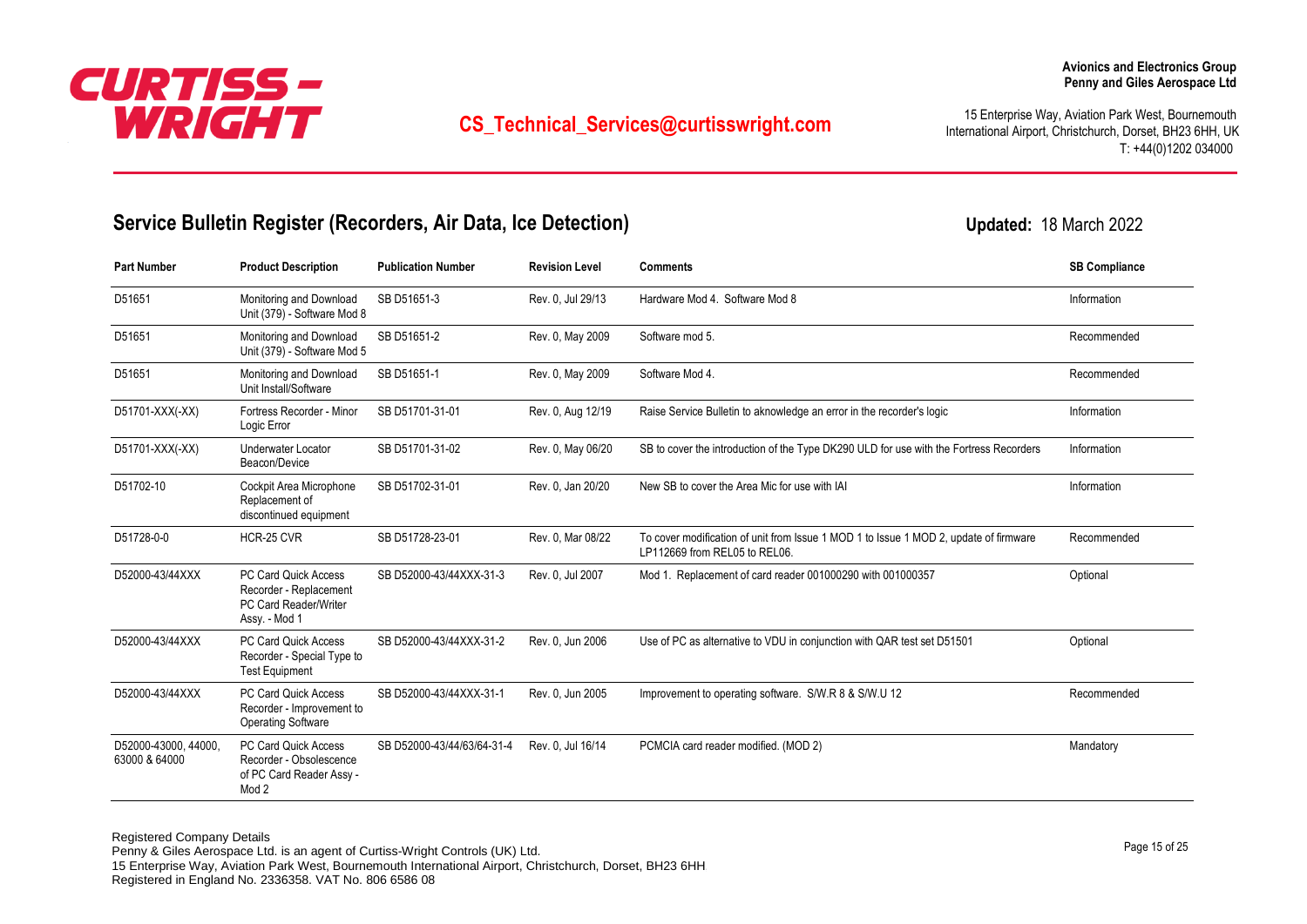

International Airport, Christchurch, Dorset, BH23 6HH, UK T: +44(0)1202 034000

**Updated:** 18 March 2022

## **Service Bulletin Register (Recorders, Air Data, Ice Detection)**

**Part Number Product Description Publication Number Revision Level Comments SB Compliance** PC Card Quick Access SB D52000-43/44/63/64-31-5 Rev. 0, May 27/15 Recorder - Obsolescence of PC Card Reader Assy - Mod 2 D52000-44000, D52000- 43000, D52000-63000 & D52000-64000 SB raised to cover Mod 3 to PQAR (Card Reader) SB raised to cover Mod 3 to PQAR (Card Reader) Optical Quick Access SB D52000-4XXXX-31-7 Rev. 0, Mar 18/98 Recorder - Upgrade to 230mb Operation D52000-4XXXX Optical Quick Access SB D52000-4XXXX-31-7 Rev. 0, Mar 18/98 Upgrade to 230Mbyte operation. New P/N D52000-4X2XX Optional Optical Quick Access SB D52000-4XXXX-31-13 Rev. 0, Feb 11/99 Recorder - Prevent Drive Covers Detaching D52000-4XXXX Optical Quick Access SB D52000-4XXXX-31-13 Rev. 0, Feb 11/99 To prevent optical drive covers/board detaching during transit or high vibration Recommended Optical Quick Access SB D52000-4XXXX-31-11 Rev. 0, Nov 18/98 Recorder - RS422 **Operation** D52000-4XXXX Optical Quick Access SB D52000-4XXXX-31-11 Rev. 0, Nov 18/98 Option to disable RS422 operation if not used. Recommended Optical Quick Access SB D52000-4XXXX-31-10 Rev. 0, Sep 15/98 Recorder - Reverting to 128mb Operation D52000-4XXXX Optical Quick Access SB D52000-4XXXX-31-10 Rev. 0, Sep 15/98 Option to revert to 128Mbyte operation. Revert to P/N D52000-4X0XX Optional Optical Quick Access SB D52000-4XXXX-31-1 Rev. 0, Oct 07/96 Recorder - Cancellation of the requirement to clean Optical Drives D52000-4XXXX Optical Quick Access SB D52000-4XXXX-31-1 Rev. 0, Oct 07/96 Cancel requirement for cleaning optical drives. Optical Quick Access SB D52000-4XXXX-31-8 Rev. 0, Jun 26/98 Recorder - Improvement to Operating Software Mod 3 D52000-4XXXX Optical Quick Access SB D52000-4XXXX-31-8 Rev. 0, Jun 26/98 Improvement to operating software. S/W.R 6 & S/W.U 8 Recommended Optical Quick Access SB D52000-4XXXX-31-23 Rev. 0, Aug 16/05 Recorder - Conversion of OQAR to PQAR at Component Level D52000-4XXXX Optical Quick Access SB D52000-4XXXX-31-23 Rev. 0. Aug 16/05 Conversion of OQAR to POAR Optional Conversion of OQAR Optional Optical Quick Access SB D52000-4XXXX-31-6 Rev. 0, Jan 16/98 Recorder - Replacement Olympus Optical Drive D52000-4XXXX Optical Quick Access SB D52000-4XXXX-31-6 Rev. 0. Jan 16/98 Replace Sony SMO-E301F optical drive with Olympus MOS330E1X Optional

Page 16 of 25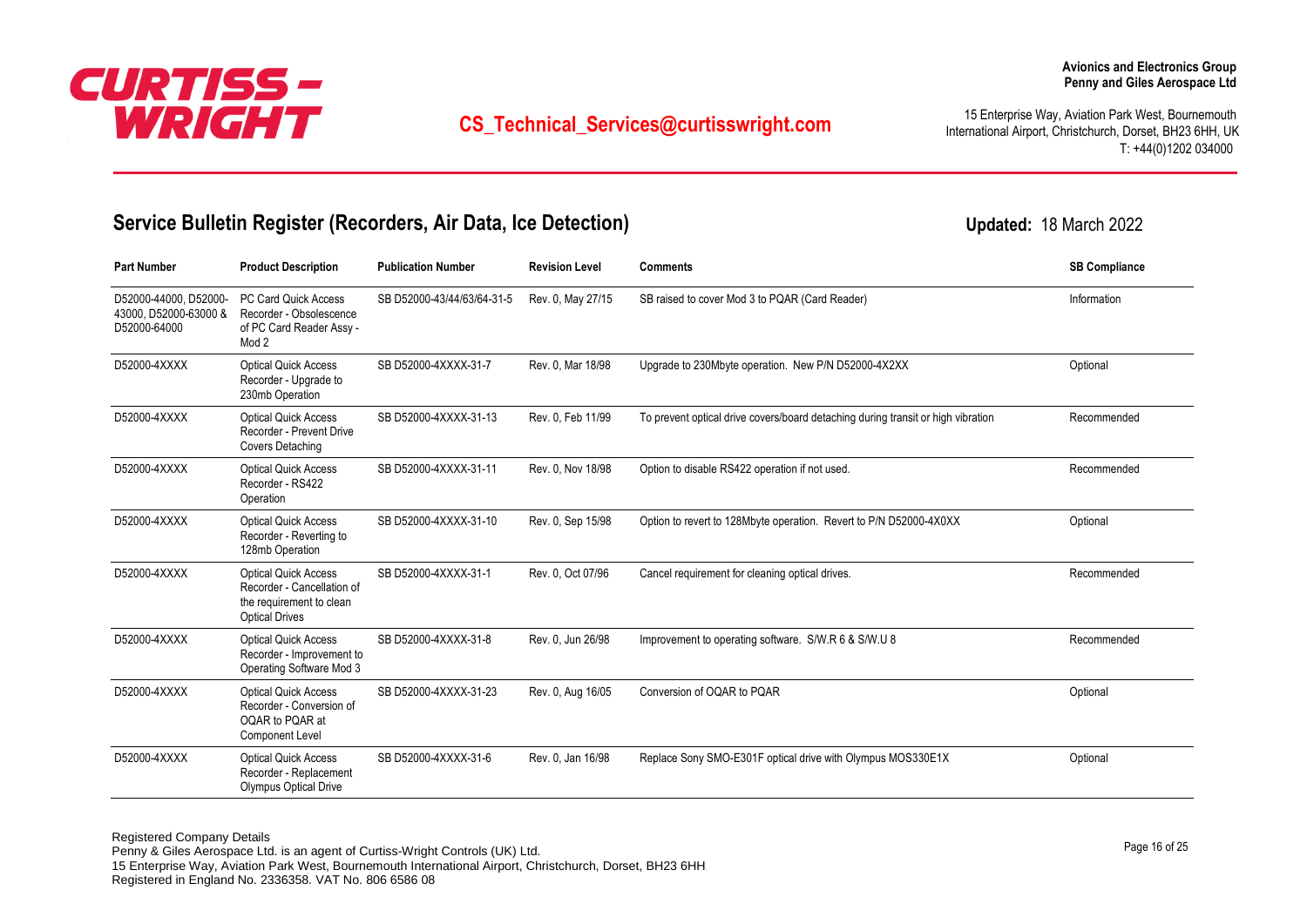

International Airport, Christchurch, Dorset, BH23 6HH, UK T: +44(0)1202 034000

**Updated:** 18 March 2022

## **Service Bulletin Register (Recorders, Air Data, Ice Detection)**

**Part Number Product Description Publication Number Revision Level Comments SB Compliance** Optical Quick Access SB D52000-4XXXX-31-5 Rev. 1, Oct 30/97 Recorder - Improvement to Operating Software Mod 2 D52000-4XXXX Optical Quick Access SB D52000-4XXXX-31-5 Rev. 1, Oct 30/97 Improvement to operating software. S/W.R 5 & S/W.U 7 Contional Optical Quick Access SB D52000-4XXXX-31-4 Rev. 1, Oct 30/97 Recorder - Ejecting Optical Disks D52000-4XXXX Optical Quick Access SB D52000-4XXXX-31-4 Rev. 1, Oct 30/97 Change to optical disk removal procedure. Optical Quick Access SB D52000-4XXXX-31-03 Rev. 0, Nov 28/96 Recorder - Conformal Coating - Mod 9 D52000-4XXXX Optical Quick Access SB D52000-4XXXX-31-03 Rev. 0, Nov 28/96 Improve operation of OQAR RS422 Tx/Rx protection circuits. Optional Optical Quick Access SB D52000-4XXXX-31-28 Rev. 0, May 2009 Recorder - Replacement Drive Signal Loom - Mod 8 D52000-4XXXX Optical Quick Access SB D52000-4XXXX-31-28 Rev. 0, May 2009 Mod 8. Replacement of disk drive assembly or drive signal loom Recommended Optical Quick Access SB D52000-4XXXX-31-27 Rev. 1, Jun 2007 Recorder - Replacement Drive Signal Loom - Mod 7 D52000-4XXXX Optical Quick Access SB D52000-4XXXX-31-27 Rev. 1. Jun 2007 Mod 7. Replacement of drive signal loom. Optical Quick Access SB D52000-4XXXX-31-26 Rev. 0, Jul 2006 Recorder - Special to Test Equipment D52000-4XXXX Optical Quick Access SB D52000-4XXXX-31-26 Rev. 0, Jul 2006 Use of PC as alternative to VDU in conjunction with QAR test set D51501 Optional Optical Quick Access SB D52000-4XXXX-31-25 Rev. 0, Jun 2005 Recorder - Improvement to Operating Software D52000-4XXXX Optical Quick Access SB D52000-4XXXX-31-25 Rev. 0, Jun 2005 Improvement to operating software. S/W.R 8 & S/W.U 12 Recommended Optical Quick Access SB D52000-4XXXX-31-24 Rev. 0, Jun 2005 Recorder - Olympus/Sony Drive Replacement with Fujitsu - Mod 6 D52000-4XXXX Optical Quick Access SB D52000-4XXXX-31-24 Rev. 0, Jun 2005 Mod 6. Replace Olympus/Sony MO drive with Fujitsu. Optical Quick Access SB D52000-4XXXX-31-14 Rev 2, Aug 26/99 Recorder - Improvement to Fan Operation - Mod 1 D52000-4XXXX Optical Quick Access SB D52000-4XXXX-31-14 Rev 2 Aug 26/99 Mod 1. Reduce risk of fan failure. Recommended Optical Quick Access SB D52000-4XXXX-31-15 Rev 1, Aug 26/99 Recorder - New Resistor Mounting Brackets - Mod 2 D52000-4XXXX Optical Quick Access SB D52000-4XXXX-31-15 Rev 1, Aug 26/99 Mod 2. Prevent optical drive covers/boards detatching during transit or high vibration Recommended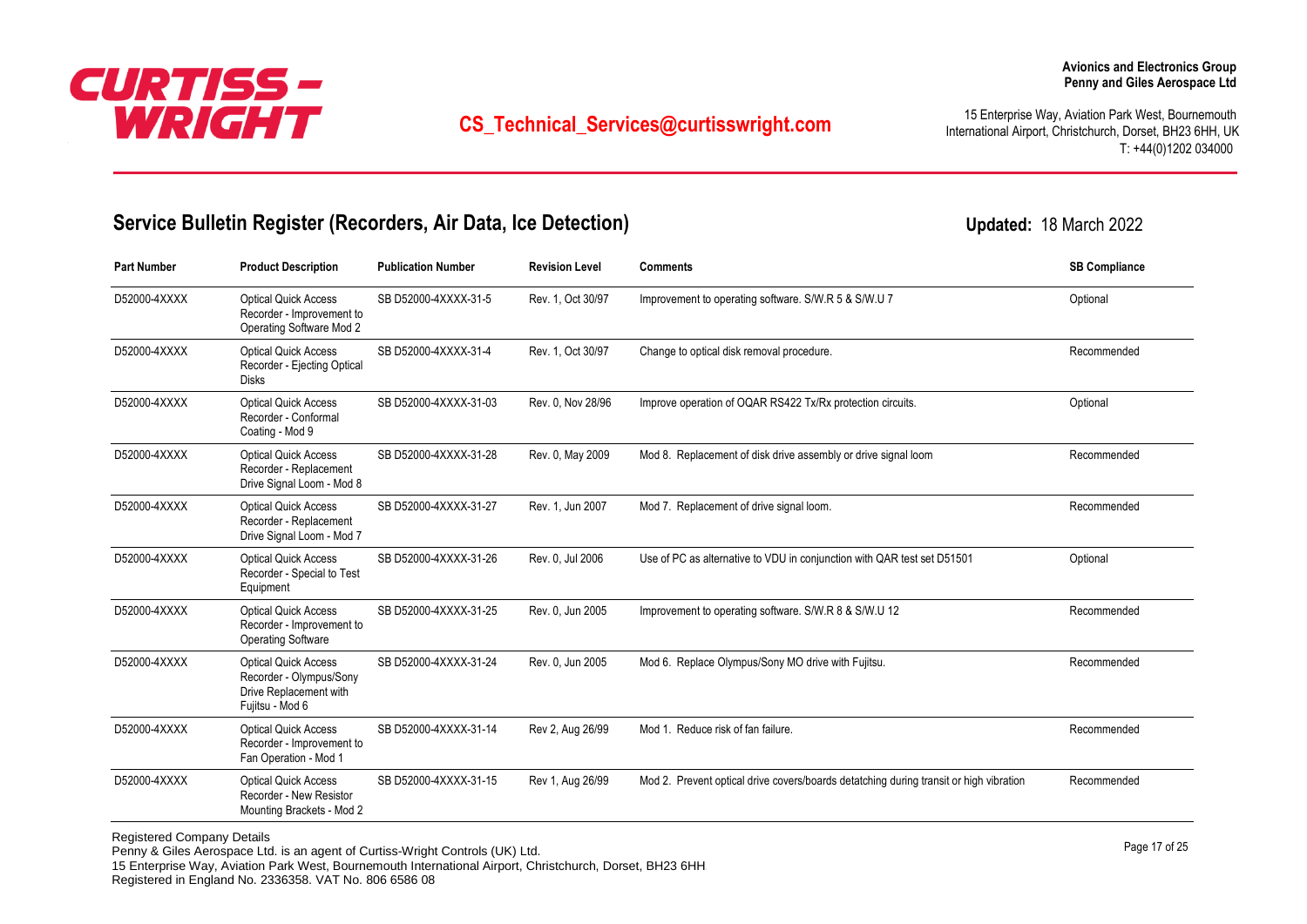

# <sup>15</sup> Enterprise Way, Aviation Park West, Bournemouth **CS**<br> **15 Enterprise Way, Aviation Park West, Bournemouth CS**<br> **16 COS** Technical Services@curtisswright.com

International Airport, Christchurch, Dorset, BH23 6HH, UK T: +44(0)1202 034000

## **Service Bulletin Register (Recorders, Air Data, Ice Detection)**

**Updated:** 18 March 2022

| <b>Part Number</b> | <b>Product Description</b>                                                              | <b>Publication Number</b> | <b>Revision Level</b> | <b>Comments</b>                                                                 | <b>SB Compliance</b> |
|--------------------|-----------------------------------------------------------------------------------------|---------------------------|-----------------------|---------------------------------------------------------------------------------|----------------------|
| D52000-4XXXX       | <b>Optical Quick Access</b><br>Recorder - New<br>Ruggedized Drive - Mod 4               | SB D52000-4XXXX-31-17     | Rev 1, Aug 26/99      | Mod 4. Fitting of new ruggedised drive                                          | Recommended          |
| D52000-4XXXX       | <b>Optical Quick Access</b><br>Recorder-Improved<br>Operating Software - Mod 5          | SB D52000-4XXXX-31-19     | Rev. 0, Jun 01/01     | Customer config MR000021 & improvement to operating software. S/W.R 6 & S/W.U 9 | Recommended          |
| D52000-4XXXX       | <b>Optical Quick Access</b><br>Recorder - New Anti-<br>Vibration Mounting - Mod 3       | SB D52000-4XXXX-31-16     | Rev 1, Aug 26/99      | Mod 3. Fitting of new anti-vibration mounting                                   | Recommended          |
| D52000-4XXXX       | <b>Optical Quick Access</b><br>Recorder - Improvement to<br><b>Operating Software</b>   | SB D52000-4XXXX-31-2      | Rev. 0. Oct 29/96     | Improvement to operating software. S/W.U 6                                      | Optional             |
| D52000-4XXXX       | <b>Optical Quick Access</b><br>Recorder - Improved<br><b>Operating Software</b>         | SB D52000-4XXXX-31-18     | Rev 1. Nov 28/00      | Improvement to operating software. S/W.R 6 & S/W.U 9                            | Recommended          |
| D52000-4XXXX       | <b>Optical Quick Access</b><br>Recorder - Replacement of<br><b>Identification Label</b> | SB D52000-4XXXX-31-21     | Rev. 0, Sep 26/02     | Replacement of identification label.                                            | Recommended          |
| D52000-4XXXX       | <b>Optical Quick Access</b><br>Recorder - Increase Non-<br>Volatile Buffer Capacity     | SB D52000-4XXXX-31-9      | Rev. 0, Jul 30/98     | Increase non-volatile buffer capacity. New P/N D52000-40000                     | Recommended          |
| D52000-4XXXX       | <b>Optical Quick Access</b><br>Recorder - Replacement of<br>PVC Wiring - Mod 5          | SB D52000-4XXXX-31-20     | Rev. 0, Jun 28/01     | Mod 5. Replacement of PVC wiring                                                | Optional             |
| D52000-60102       | <b>Optical Quick Access</b><br>Recorder - Improvement to<br><b>Operating Software</b>   | SB D52000-60102-31-3      | Rev. 0, Aug 06/96     | Improvement to operating software. Iss 4.05                                     | Optional             |
| D52000-60102       | <b>Optical Quick Access</b><br>Recorder - Improvement to<br><b>Operating Software</b>   | SB D52000-60102-31-5      | Rev 4, Feb 04/97      | Improvement to operating software. Iss 4.05D4                                   | Optional             |
|                    |                                                                                         |                           |                       |                                                                                 |                      |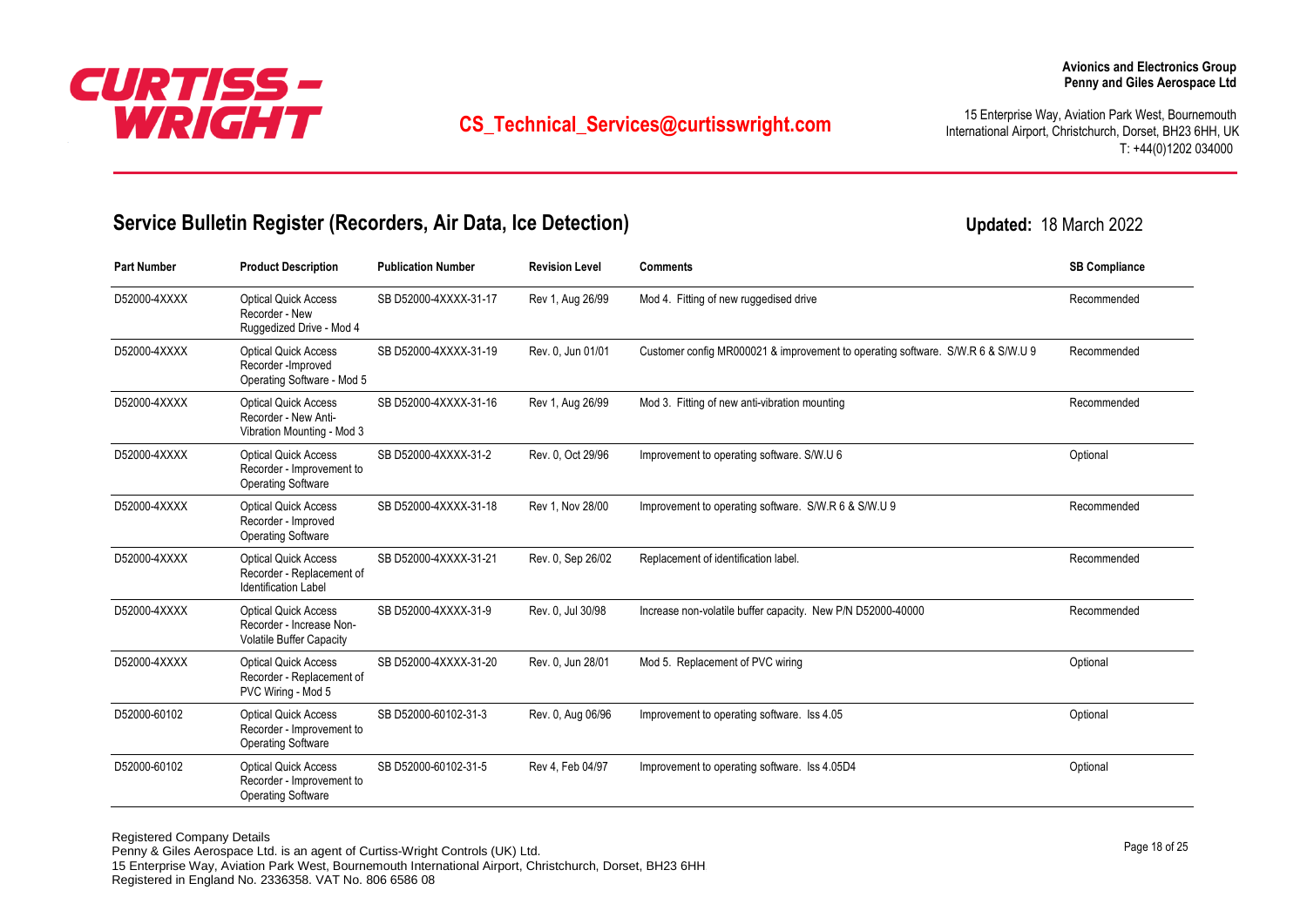

International Airport, Christchurch, Dorset, BH23 6HH, UK T: +44(0)1202 034000

### **Service Bulletin Register (Recorders, Air Data, Ice Detection)**

**Part Number Product Description Publication Number Revision Level Comments SB Compliance** Optical Quick Access SB D52000-60102-31-2 Rev. 0, Jan 30/96 Recorder - Blanking Case Ventilation D52000-60102 Optical Quick Access SB D52000-60102-31-2 Rev. 0, Jan 30/96 Intallation of case lower ventilation cover. Optical Quick Access SB D52000-60102-31-1 Rev. 0, Mar 21/95 Recorder - Improved Operating Software D52000-60102 Optical Quick Access SB D52000-60102-31-1 Rev. 0, Mar 21/95 Improvement to operating software. S/W.U 4 Optional Optical Quick Access SB D52000-60102-31-4 Rev. 0, Sep 23/96 Recorder - Cancellation of Requirement to Clean Optical Drives D52000-60102 D52000-60102 D52000-60102-31-4 Rev. 0, Sep 23/96 Cancellation of requirement to clean optical drives Cancellation of requirement to clean optical drives PC Card Quick Access SB D52000-63/64XXX-31-4 Rev. 0, Aug 2007 Recorder - Conversion of CPU PEC SA108175/X D52000-63/64XXX PC Card Quick Access SB D52000-63/64XXX-31-4 Rev. 0, Aug 2007 Conversion of CPU PEC SA108175/X (IPC Fig 1, Item 550) Optional PC Card Quick Access SB D52000-63/64XXX-31-3 Rev. 0, Jul 2007 Recorder - Replacement PC Card Reader/Writer Assy. - Mod 1 D52000-63/64XXX PC Card Quick Access SB D52000-63/64XXX-31-3 Rev. 0, Jul 2007 Mod 1. Replacement of card reader 001000290 with 001000357 Optional PC Card Quick Access SB D52000-63/64XXX-31-1 Rev. 0, Jun 2005 Recorder - Improvement to Operating Software D52000-63/64XXX PC Card Quick Access SB D52000-63/64XXX-31-1 Rev. 0, Jun 2005 Improvement to operating software. S/W.R 8 & S/W.U 12 Recommended PC Card Quick Access SB D52000-63/64XXX-31-2 Rev. 0, Jun 2006 Recorder - Special Type to Test Equipment D52000-63/64XXX PC Card Quick Access SB D52000-63/64XXX-31-2 Rev. 0, Jun 2006 Use of PC as alternative to VDU in conjunction with QAR test set D51501 Optional Optical Quick Access SB D52000-6XXXX-31-23 Rev. 0, Jun 01/01 Recorder - Improvemed Operating Software - Mod 7 D52000-6XXXX Optical Quick Access SB D52000-6XXXX-31-23 Rev. 0, Jun 01/01 Customer config MR000020 & improvement to operating software. S/W.R 6 & S/W.U 9 Recommended Optical Quick Access SB D52000-6XXXX-31-30 Rev. 0, Jun 2005 Recorder - Improved Operating Software D52000-6XXXX Optical Quick Access SB D52000-6XXXX-31-30 Rev. 0, Jun 2005 Improvement to operating software. S/W.R 8 & S/W.U 12 Recommended

**Updated:** 18 March 2022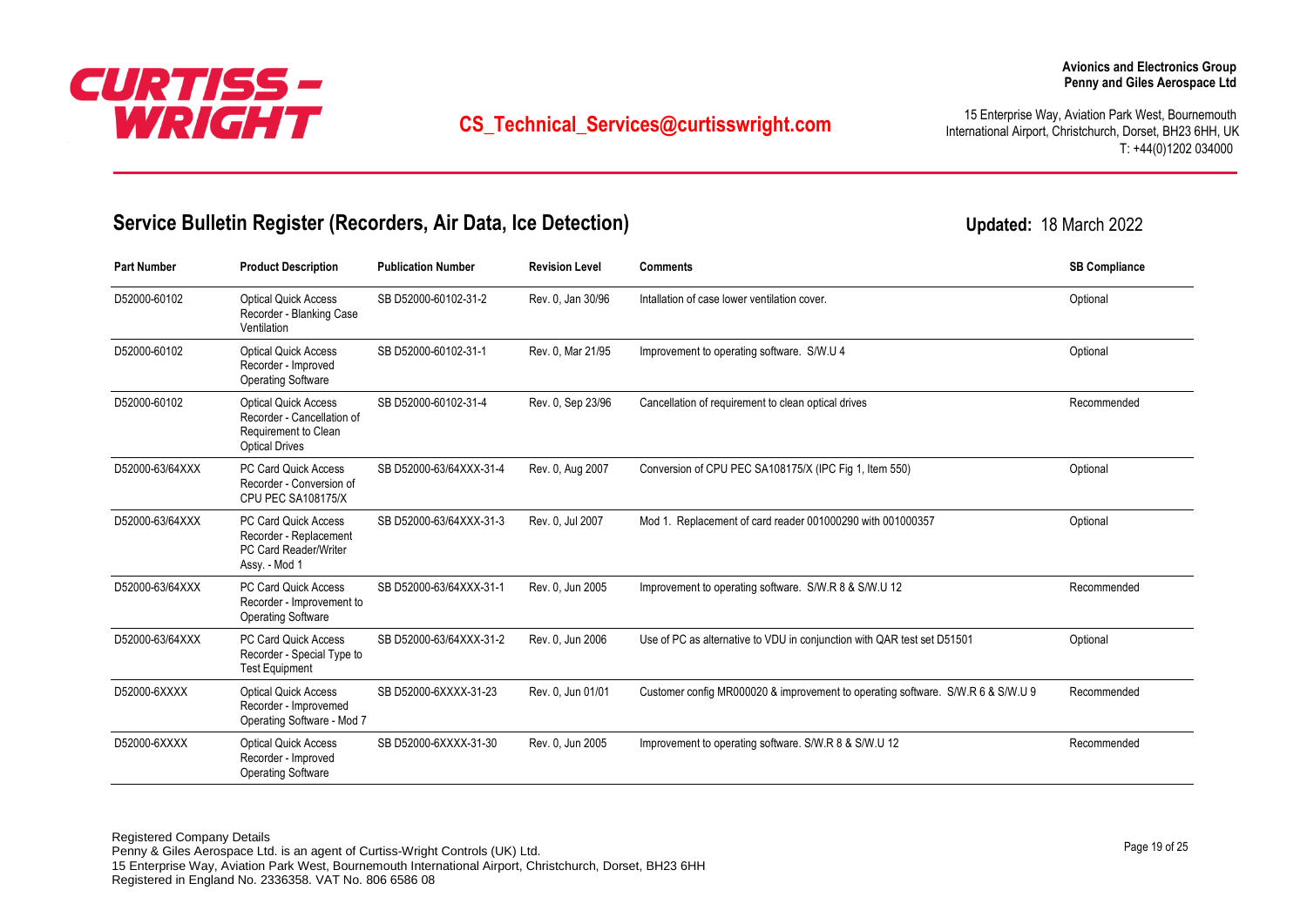

International Airport, Christchurch, Dorset, BH23 6HH, UK T: +44(0)1202 034000

**Updated:** 18 March 2022

## **Service Bulletin Register (Recorders, Air Data, Ice Detection)**

**Part Number Product Description Publication Number Revision Level Comments SB Compliance** Optical Quick Access SB D52000-6XXXX-31-21 Rev 1, Nov 28/00 Recorder - Improved Operating Software - Mod 6 D52000-6XXXX Optical Quick Access SB D52000-6XXXX-31-21 Rev 1. Nov 28/00 Improvement to operating software. S/W.R 6 & S/W.U 9 Recommended Optical Quick Access SB D52000-6XXXX-31-10 Rev. 0, Mar 18/98 Recorder - Upgrade to 230mb Operation D52000-6XXXX Optical Quick Access SB D52000-6XXXX-31-10 Rev. 0, Mar 18/98 Upgrade to 230Mbyte operation. New P/N D52000-6X2XX Optional Optical Quick Access SB D52000-6XXXX-31-9 Rev. 0, Jan 16/98 Recorder - Replace Sony Optical Drive with Olympus Drive D52000-6XXXX Optical Quick Access SB D52000-6XXXX-31-9 Rev. 0, Jan 16/98 Replace Sony SMO-E301F optical drive with Olympus MOS330E1X Optional Optical Quick Access SB D52000-6XXXX-31-8 Rev 1, Oct 30/97 Recorder - Operating software - Mod 4 D52000-6XXXX Optical Quick Access SB D52000-6XXXX-31-8 Rev 1, Oct 30/97 Improvement to operating software. S/W.R 5 & S/W.U 7 Optional Optical Quick Access SB D52000-6XXXX-31-7 Rev 1, Oct 30/97 Recorder - Operating procedure disk removal D52000-6XXXX Optical Quick Access SB D52000-6XXXX-31-7 Rev 1, Oct 30/97 Change to optical disk removal procedure. Optical Quick Access SB D52000-6XXXX-31-6 Rev 1, Feb 13/98 Recorder - Software change - Cathay Pacific D52000-6XXXX Optical Quick Access SB D52000-6XXXX-31-6 Rev 1, Feb 13/98 Incorporate customer-requested changes to operating software (iss 4.05D8) Optional Optical Quick Access SB D52000-6XXXX-31-5 Rev 3, Feb 11/98 Recorder - Software change - British Airways D52000-6XXXX Optical Quick Access SB D52000-6XXXX-31-5 Rev 3, Feb 11/98 Incorporate customer-requested changes to operating software (iss 4.04D8) Optional Optical Quick Access SB D52000-6XXXX-31-4 Rev. 0, Jan 13/97 Recorder - Software change - British Airways D52000-6XXXX Optical Quick Access SB D52000-6XXXX-31-4 Rev. 0, Jan 13/97 Incorporate customer-requested changes to operating software (iss 4.04D3) Optional Optical Quick Access SB D52000-6XXXX-31-31 Rev. 0, Jun 2006 Recorder - Alternative Test **Equipment** D52000-6XXXX Optical Quick Access SB D52000-6XXXX-31-31 Rev. 0. Jun 2006 Use of PC as alternative to VDU in conjunction with QAR test set D51501 Optional Optical Quick Access SB D52000-6XXXX-31-1 Rev. 0, Oct 07/96 Recorder - Instructions to prevent Drive damage D52000-6XXXX Optical Quick Access SB D52000-6XXXX-31-1 Rev. 0, Oct 07/96 Improve operation of OQAR RS422 Tx/Rx protection circuits. Optional

Registered Company Details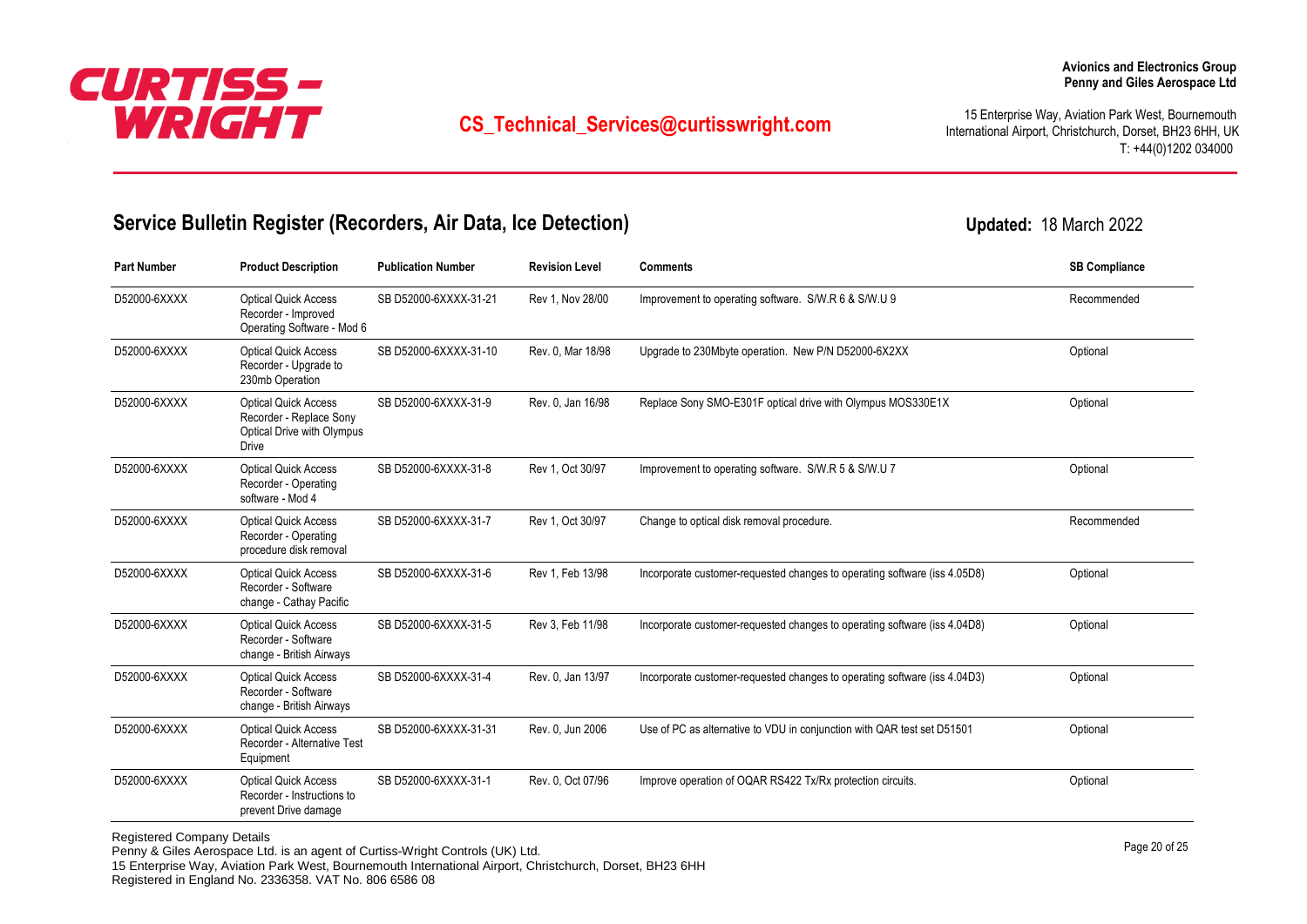

International Airport, Christchurch, Dorset, BH23 6HH, UK T: +44(0)1202 034000

**Updated:** 18 March 2022

## **Service Bulletin Register (Recorders, Air Data, Ice Detection)**

**Part Number Product Description Publication Number Revision Level Comments SB Compliance** Optical Quick Access SB D52000-6XXXX-31-29 Rev. 1, June 2007 Recorder - Replace Sony/Olympus Drive with Fujitsu Mod 6 & Mod 7 D52000-6XXXX Optical Quick Access SB D52000-6XXXX-31-29 Rev. 1, June 2007 Mod 6. Replace Olympus/Sony MO drive with Fujitsu. Optical Quick Access SB D52000-6XXXX-31-28 Rev. 0, Aug 16/05 Recorder - Conversion to PQAR - Component Level D52000-6XXXX Optical Quick Access SB D52000-6XXXX-31-28 Rev. 0, Aug 16/05 OQAR to PQAR conversion Optional Optical Quick Access SB D52000-6XXXX-31-25 Rev. 0, Sep 26/02 Recorder - Replacement Identification Label D52000-6XXXX Optical Quick Access SB D52000-6XXXX-31-25 Rev. 0. Sep 26/02 Replacement of identification label. Optical Quick Access SB D52000-6XXXX-31-14 Rev. 0, Nov 18/98 Recorder - Dissable RS422 **Operation** D52000-6XXXX Optical Quick Access SB D52000-6XXXX-31-14 Rev. 0, Nov 18/98 Option to disable RS422 operation if not used. Recommended Optical Quick Access SB D52000-6XXXX-31-11 Rev. 0, Jun 26/98 Recorder - Improved Operating Software - Mod 5 D52000-6XXXX Optical Quick Access SB D52000-6XXXX-31-11 Rev. 0, Jun 26/98 Improvement to operating software. S/W.R 6 & S/W.U 8 Recommended Optical Quick Access SB D52000-6XXXX-31-12 Rev. 0, Aug 24/98 Recorder - Increase the Non-Volatile Buffer Capacity D52000-6XXXX Optical Quick Access SB D52000-6XXXX-31-12 Rev. 0, Aug 24/98 Increase non-volatile buffer capacity. New P/N D52000-60000 Optional Optical Quick Access SB D52000-6XXXX-31-33 Rev. 0, May 2009 Recorder - Replacement Disk Drive Assy - Mod 8 D52000-6XXXX Optical Quick Access SB D52000-6XXXX-31-33 Rev. 0, May 2009 Mod 8. Replacement of disk drive assembly or drive signal loom Recommended Optical Quick Access SB D52000-6XXXX-31-13 Rev. 0, Sep 15/98 Recorder - Reterting to 128mb Operation D52000-6XXXX Optical Quick Access SB D52000-6XXXX-31-13 Rev. 0, Sep 15/98 Option to revert to 128Mbyte operation. Revert to P/N D52000-6X0XX Optional Optical Quick Access SB D52000-6XXXX-31-24 Rev. 0, Jun 28/01 Recorder - Replacement PVC Wiring - Mod 5 D52000-6XXXX Optical Quick Access SB D52000-6XXXX-31-24 Rev. 0. Jun 28/01 Mod 5. Replacement of PVC wiring. Content Access Optional Optical Quick Access SB D52000-6XXXX-31-15 Rev. 0, Jan 25/99 Recorder -Convertion to D52000-62200 (A330) D52000-6XXXX Optical Quick Access SB D52000-6XXXX-31-15 Rev. 0, Jan 25/99 Conversion to P/N D52000-62200, to enable operation on Airbus A330 aircraft Contional

Registered Company Details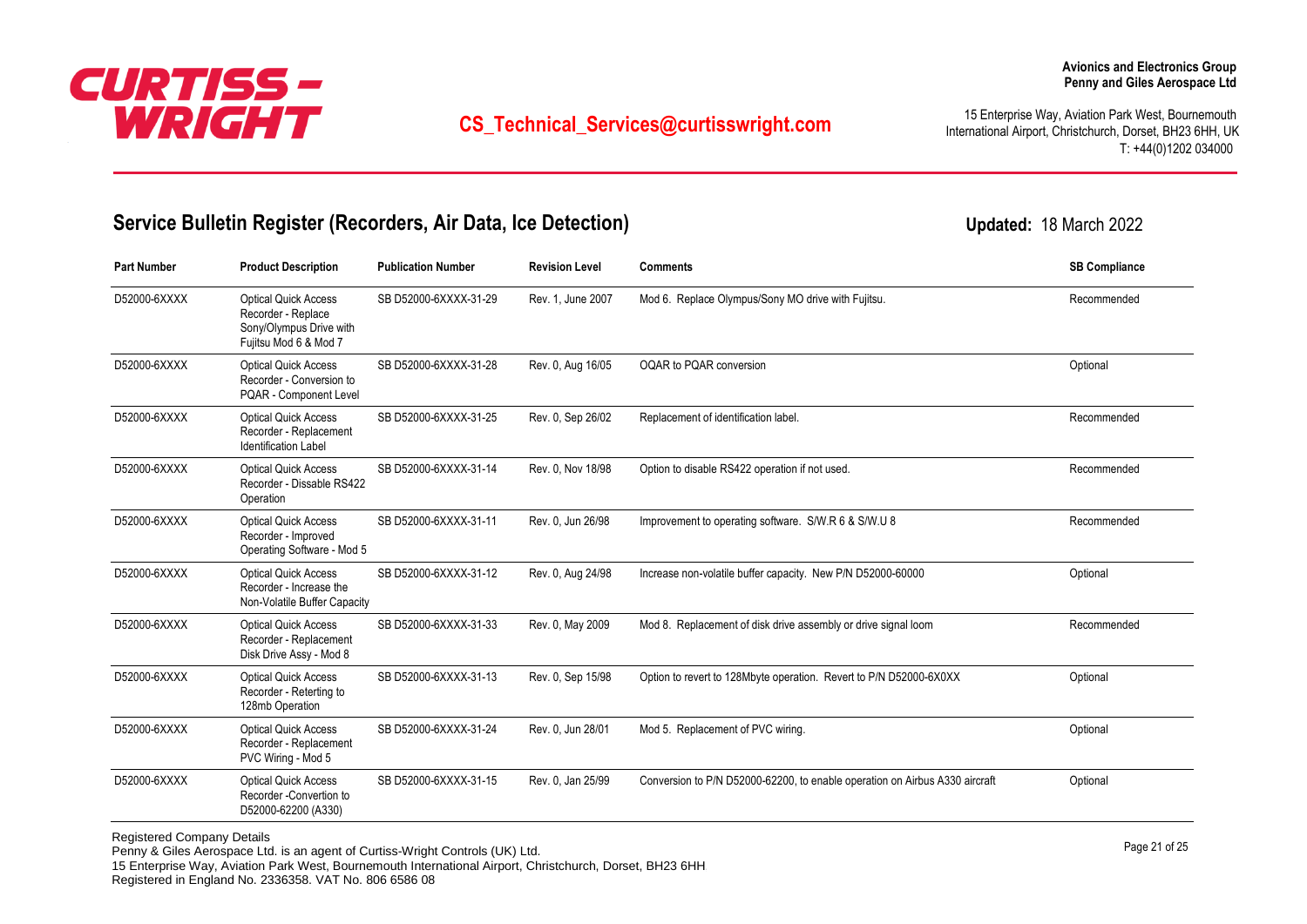

International Airport, Christchurch, Dorset, BH23 6HH, UK T: +44(0)1202 034000

**Updated:** 18 March 2022

### **Service Bulletin Register (Recorders, Air Data, Ice Detection)**

**Part Number Product Description Publication Number Revision Level Comments SB Compliance** Optical Quick Access SB D52000-6XXXX-31-16 Rev. 0, Feb 15/99 Recorder - Prevent Drive Covers Detaching D52000-6XXXX Optical Quick Access SB D52000-6XXXX-31-16 Rev. 0, Feb 15/99 To prevent optical drive covers/board detaching during transit or high vibration Recommended Optical Quick Access SB D52000-6XXXX-31-22 Rev. 0, Dec 12/00 Recorder - Case Ventilation Blanking - Mod 5 D52000-6XXXX Optical Quick Access SB D52000-6XXXX-31-22 Rev. 0, Dec 12/00 Case ventilation blanking. Case ventilation blanking. Optical Quick Access SB D52000-6XXXX-31-18 Rev 1, Aug 26/99 Recorder - New Resistor Mounting Brackets - Mod 2 D52000-6XXXX Optical Quick Access SB D52000-6XXXX-31-18 Rev 1, Aug 26/99 Mod 2. Fitting of new resistor mounting brackets. Optical Quick Access SB D52000-6XXXX-31-19 Rev 1, Aug 26/99 Recorder - New Anti-Vibration Mounting - Mod 3 D52000-6XXXX Optical Quick Access SB D52000-6XXXX-31-19 Rev 1, Aug 26/99 Mod 3. Fitting of new anti-vibration mounting. Optical Quick Access SB D52000-6XXXX-31-20 Rev 1, Aug 26/99 Recorder - New Ruggedized Drive - Mod 4 D52000-6XXXX Optical Quick Access SB D52000-6XXXX-31-20 Rev 1. Aug 26/99 Mod 4. Fitting of new ruggedised drive. Optical Quick Access SB D52000-6XXXX-31-17 Rev 2, Aug 26/99 Recorder - Improved Fan Operation - Mod 1 D52000-6XXXX Optical Quick Access SB D52000-6XXXX-31-17 Rev 2, Aug 26/99 Mod 1. Improvement to fan operation Channel Accommended Optical Quick Access SB D52000-XXXXX-31-03 Rev. 0, Jul 19/18 Recorder - New Fuse Holder D52000-XXXXX Optical Quick Access SB D52000-XXXXX-31-03 Rev. 0, Jul 19/18 SB to cover introduction of New Fuse Holder to PQAR (Mod 4) Information PC Card Quick Access SB D52000-XXXXX-31-01 Rev. 0, Aug 2014 Recorder - Adhesive on screws - Mod 02 D52000-XXXXX PC Card Quick Access SB D52000-XXXXX-31-01 Rev. 0, Aug 2014 PQAR Mod 2. Application of Loctite to screws on card reader. Recommended PC Card Quick Access SB D52000-XXXXX-31-02 Rev. 1, Jul 26/18 Recorder - Discontinued 256mb Card D52000-XXXXX PC Card Quick Access SB D52000-XXXXX-31-02 Rev. 1, Jul 26/18 SB to cover discontinued PCMCIA card SA110414-0256, replaced with SA110415-1024. Information D5509 **Airspeed Transducer TP10** SB 31-10-5509-03 Rev. 2, Nov 1975 Mod 3. Static leak tests Mandatory Mandatory D5509 Airspeed Transducer TP10 SB 31-10-5509-05 Rev. 0, May 31/82 Mod 05. Wiper fixture: improved reliability. Recommended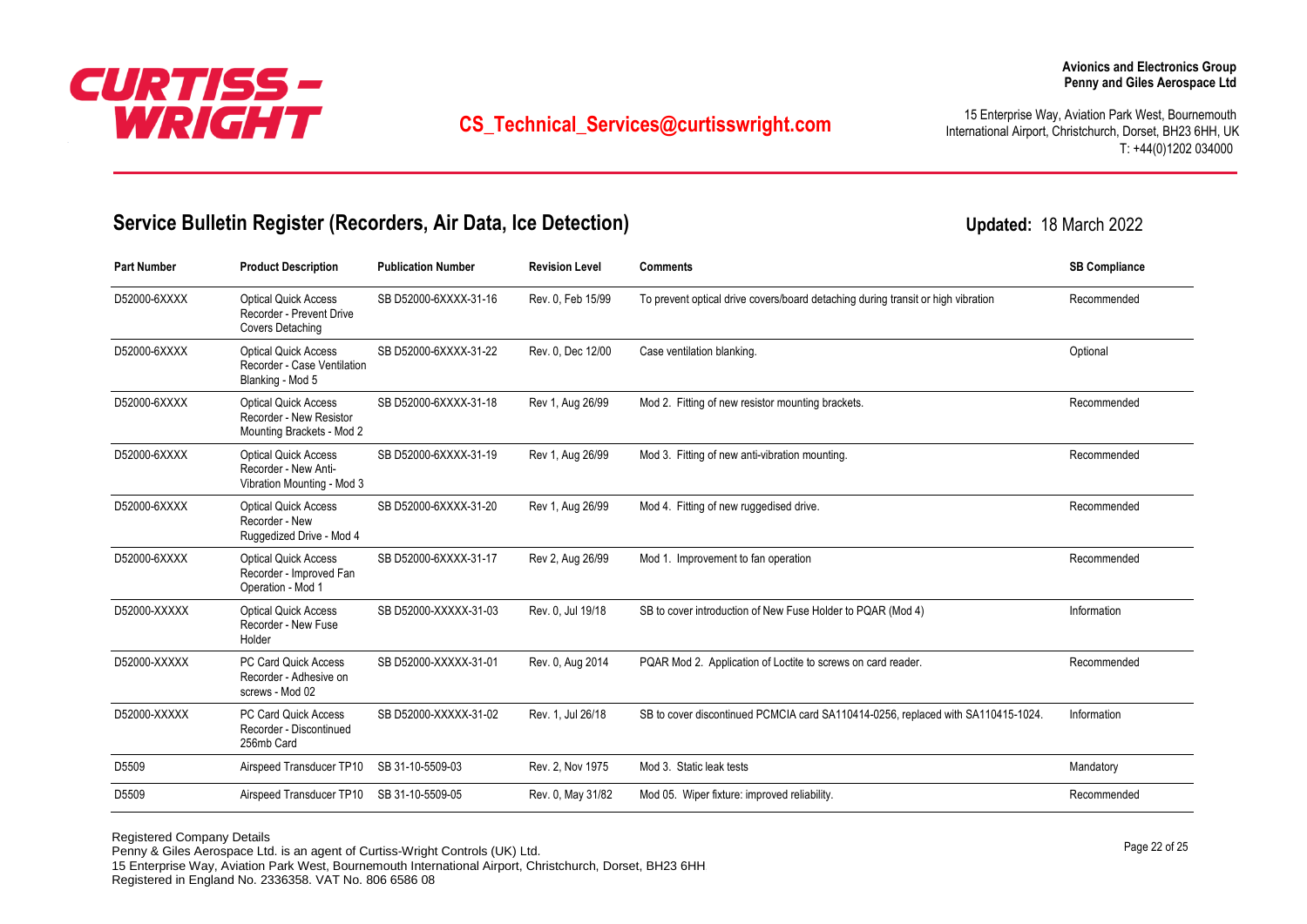

# <sup>15</sup> Enterprise Way, Aviation Park West, Bournemouth **CS**<br> **15 Enterprise Way, Aviation Park West, Bournemouth CS**<br> **16 COS** Technical Services@curtisswright.com

International Airport, Christchurch, Dorset, BH23 6HH, UK T: +44(0)1202 034000

## **Service Bulletin Register (Recorders, Air Data, Ice Detection)**

**Updated:** 18 March 2022

| <b>Part Number</b> | <b>Product Description</b>                                                 | <b>Publication Number</b> | <b>Revision Level</b> | <b>Comments</b>                                                                    | <b>SB Compliance</b> |
|--------------------|----------------------------------------------------------------------------|---------------------------|-----------------------|------------------------------------------------------------------------------------|----------------------|
| D5509              | Airspeed Transducer Type<br>TP10 Static Leaks - Mod 3                      | SB A31-10-5509-03         | Rev. 2, Apr 01/75     | Replacement seals                                                                  | Mandatory            |
| D5921              | Mach Pressure Error<br><b>Correction Transducer</b>                        | SB 34-10-2                | Rev. 0, Feb 7/72      | To correct the phasing of the Pressure Error Output signal.                        | Mandatory            |
| D5921, D5922       | Mach Pressure Error<br><b>Correction Transducer</b>                        | SB 34-10-1                | Rev 1. Mar 18/71      | Mod 01. Eliminate risk of transducer damage by possible wrong external wiring      | Recommended          |
| D60145MOD01        | Air Data System - Caution<br>Label                                         | SB D60145-34-1            | Rev. 0. Jan 07/89     | Affix "Caution" label                                                              | Mandatory            |
| D60163             | Air Data Sensor - Software                                                 | SB D60163-34-2            | Rev. 1, Jan 12/90     | Mod 03. Install SSEC software.                                                     | Recommended          |
| D60163             | Air Data Sensor - Service<br>life upgrade                                  | SB D60163-34-4            | Rev. 0, Jan 13/92     | Mods 04 (enhanced BITE), 05 (modify airspeed transducer), 06 (add Status Word).    | Mandatory            |
| D60302             | <b>Computer Controlled Air</b><br>Data Test Set 2- Pump<br>couplin upgrade | SB D60302-12-1            | Rev. 0. Mar 09/92     | Pump coupling upgrade.                                                             | Recommended          |
| D60340MK           | <b>Computer Controlled Air</b><br>Data Test Set 2- Backlight<br>Inverter   | SB D60340-31-1            | Rev. 0, May 2010      | Replacement of backlight inverter 115666031 with 115666040.                        | Optional             |
| D60344-1           | Measuring Head (ISDS) -<br>Addition of cable tie - Mod 1                   | SB D60344-31-01           | Rev. 0, Oct 15/14     | Unit raised to Mod 01 - Addition of single cable tie to secure wires in filter box | Information          |
| D60345             | Electronic Unit (ISDS) -<br>Mod 01                                         | SB D60345-30-2            | Rev. 4, Apr 24/14     | SB to cover alternative Transistor and Attaching parts                             | Information          |
| D60345             | Electronic Unit (ISDS) -<br>Software Version 4                             | SB D60345-30-1            | Rev. 0, Jan 23/03     | ISDS ciruit board upgraded to Mod 1                                                | Information          |
| D6400              | Recycling Recorder - Mod 5 SB 800-D6400-31-5                               |                           | Rev. 3, Apr 25/75     | Mod 5. To allow unit to be used on either Plessey or Hamilton Std IDS              | Recommended          |
| D6400              | Recycling Recorder - Guide SB 800-D6400-31-9<br><b>Roller Dimensions</b>   |                           | Rev. 0. Nov 23/79     | Guide roller dimensions.                                                           | Recommended          |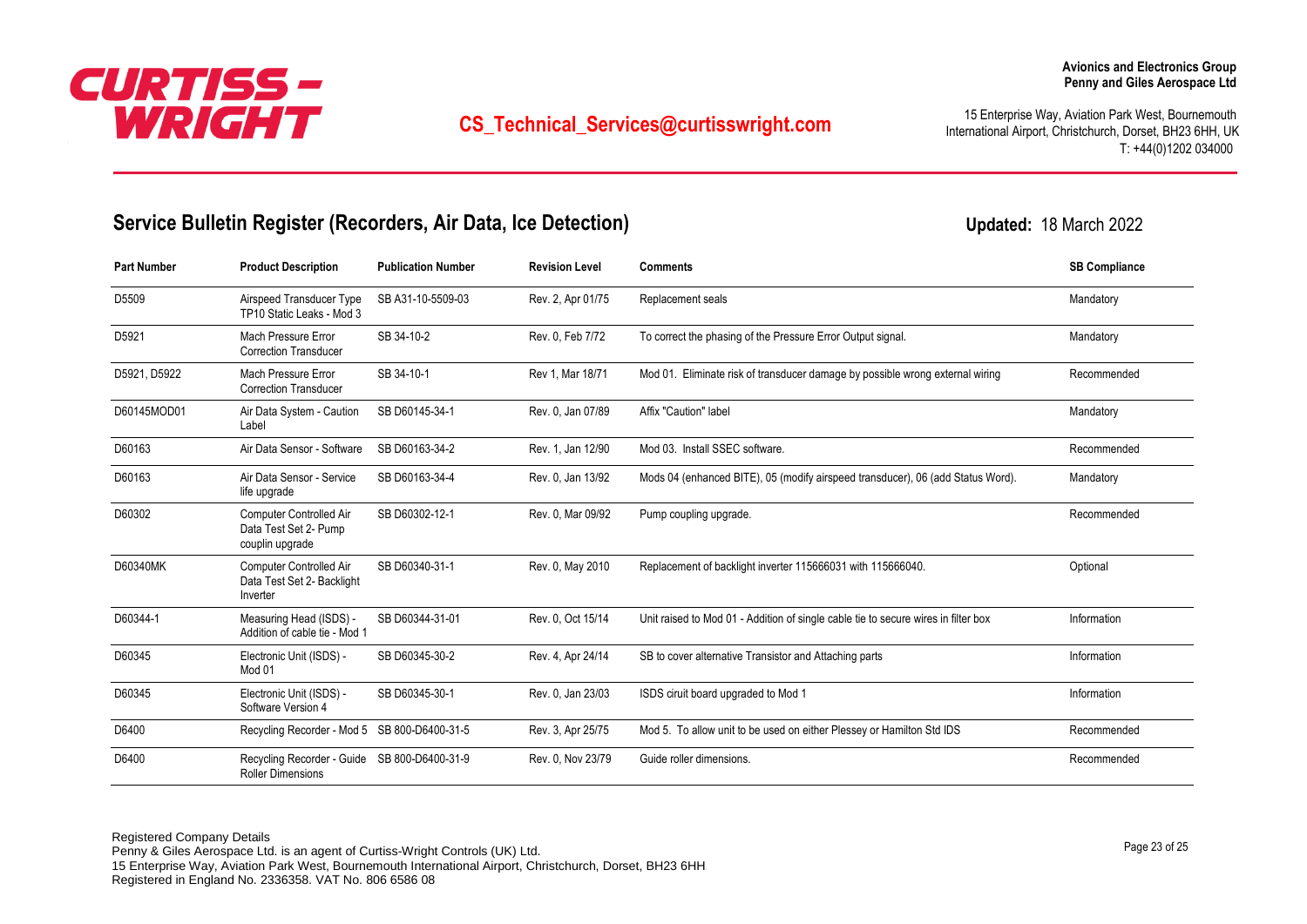

International Airport, Christchurch, Dorset, BH23 6HH, UK T: +44(0)1202 034000

**Updated:** 18 March 2022

## **Service Bulletin Register (Recorders, Air Data, Ice Detection)**

**Part Number Product Description Publication Number Revision Level Comments SB Compliance** Recycling Recorder - SB 800-D6400-31-8 Rev. 1, Mar 19/79 Improved Failure Detection - Mod 7 D6400 Recycling Recorder - SB 800-D6400-31-8 Rev. 1, Mar 19/79 Mod 7. Improvement of failure detection. Recycling Recorder - SB 800-D6400-31-6 Rev. 0, Nov 08/76 Alternative Type of Counter Wheel D6400 Recycling Recorder - SB 800-D6400-31-6 Rev. 0, Nov 08/76 Introduce alternative type of counter wheel. D6400 Recycling Recorder - Mod 3 SB 800-D6400-31-3 Rev. 0, Feb 25/72 Mod 3. Standardisation of wiring of monitor head amplifier. D6400 Recycling Recorder - Mod 2 SB 800-D6400-31-2 Rev. 2, Apr 14/72 Mod 2. Improvement to tape guidance & drive. Recycling Recorder - Mod SB 800-D6400-31-13 Rev. 0, May 06/98 11 D6400 Moder the Spool of the Corder - Moder that CB 800-D6400-31-13 Rev. 0, May 06/98 Mod 11. Electronic Module Assy mod to enable use of Tape Spool SA11937/1 Recommended Recycling Recorder - SB 800-D6400-31-12 Rev. 0, Jul 19/85 Alternative Motor Fitted D6400 Modern Secording Recorder - Subsection Secording Second Deck 0. Duit 19/85 Mod 10. Change in component values where alternative motor fitted. Recycling Recorder - SB 800-D6400-31-11 Rev. 2, Jan 08/82 Improved Failure Detection - Mod 9 D6400 Recycling Recorder - SB 800-D6400-31-11 Rev. 2, Jan 08/82 Mod 9. Improvement of failure detection. Recycling Recorder - SB 800-D6400-31-10 Rev. 0, May 16/80 Improved Failure Detection - Mod 8 D6400 Recycling Recorder - SB 800-D6400-31-10 Rev. 0, May 16/80 Mod 8. Improvement of failure detection. Recycling Recorder - SB 800-D6400-31-1 Rev. 0, Sep 24/71 Introduction of Spool Brakes - Mod 1 D6400 Recycling Recorder - SB 800-D6400-31-1 Rev. 0, Sep 24/71 Mod 1. Introduction of spool brakes Recorder Assessmended Recycling Recorder - SB 800-D6400-31-7 Rev. 3, Mar 16/79 Alternative Types of Capacitors - Mod 6 od D6400 Modern Share of Capacitors Continue alternative type of capacitors. D6400 Modernative type of capacitors. D7165 Recycling Recorder - Mod 2 SB 800-D7165-31-2 Rev. 0, Aug 04/72 Mod 2. Prolong life of recording tape by changing pinch roller material in trial units. Trial Acceleration Transducer - SB D3425-31-1 Rev. 0, Mar 24/71 Calibration Check PGS 1508/1 D3425/6 Acceleration Transducer - SB D3425-31-1 Rev. 0, Mar 24/71 Change to "On Condition" basis, subject to periodic calibration check Recommended